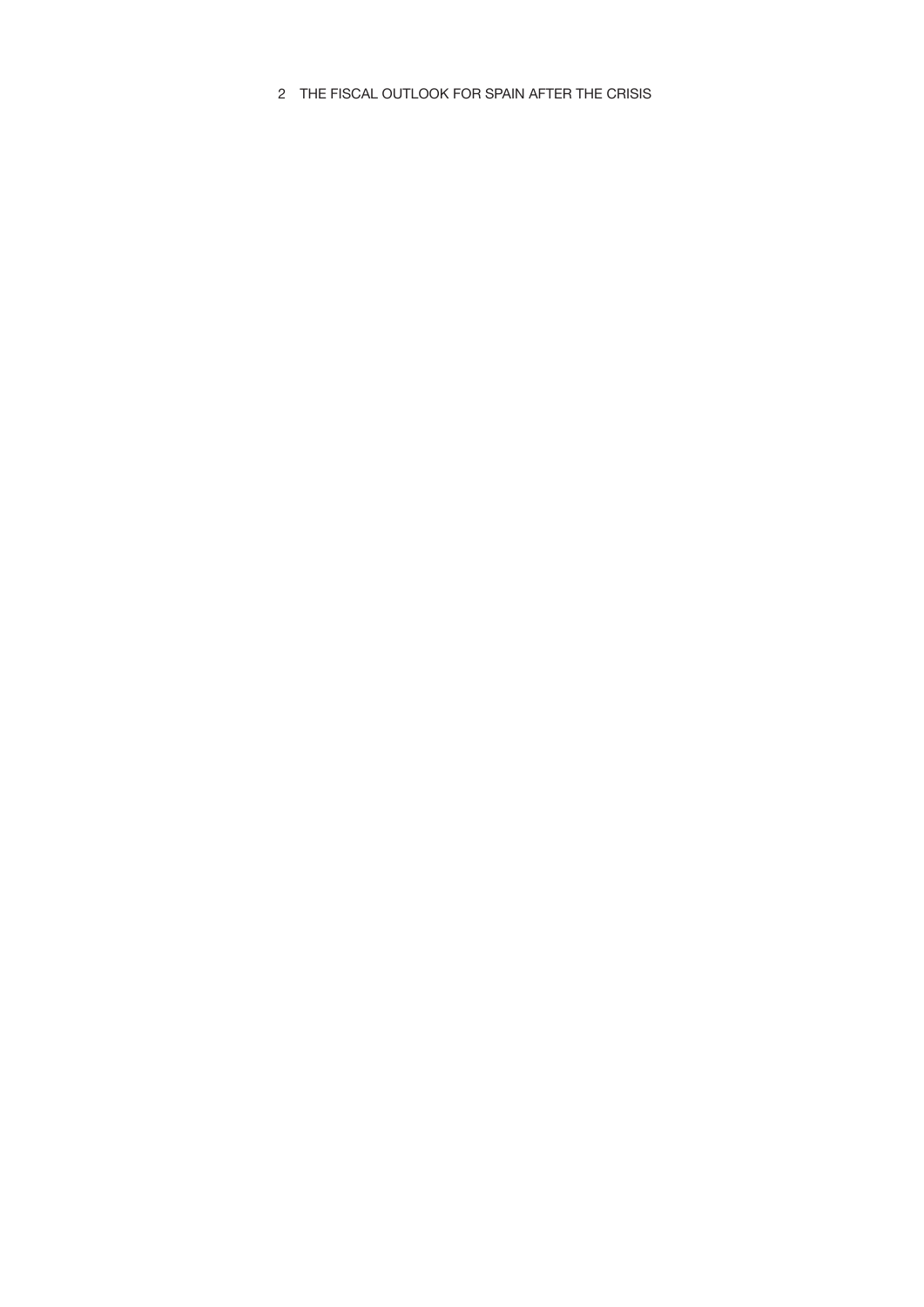## 2 THE FISCAL OUTLOOK FOR SPAIN AFTER THE CRISIS

## 1 Introduction

In 2010 the euro area sovereign debt crisis was the fundamental economic event, centred on some of the peripheral countries

The seriousness of the situation requires a resolute economic policy response on

several fronts

The euro area sovereign debt crisis, which was the main source of concern regarding macroeconomic policy implementation in the area, was the outcome of a series of closely interlinked factors. The financial crisis had seen uncertainty and nervousness surge, restricting the channels of funding for the countries that had recently increased their level of debt. Further, there was a generalised deterioration in fiscal positions in most countries, giving rise to an unprecedented increase in public-sector short-term net borrowing. Against a background of financial instability, this prompted greater investor sensitivity to the source of the fiscal imbalances that had built up. As a result, these imbalances began to be viewed as potentially unsustainable in some countries (see Chart 2.1).

These factors were shared by other economies, such as the United States, the United Kingdom and Japan, but the crisis became particularly virulent in the euro area. The shortcomings in euro area governance proved particularly problematic in light of the macroeconomic and fiscal divergences that had arisen, which heightened uncertainty and the lack of confidence in the countries with the biggest imbalances. Moreover, the high financial integration among the euro area countries may have been conducive to the markets perceiving cross-country contagion as a possibility.

The sovereign debt crisis began in Greece and subsequently spread to Ireland and Portugal. Other countries were also affected by the contagion, as a result – to differing degrees in each case – of doubts over their growth prospects, uncertainty about the costs of restructuring their banking systems and the swift rise seen in their budget deficits and public debt, as described in Chapters 1 and 4 of this Report.

The first pre-requisite for overcoming the euro area sovereign crisis is the follow-through of a fiscal consolidation process, embarked upon already in some countries in 2010, that leads to firm foundations being set in place to reduce the deficit and control debt in the medium and long run, and to the entrenchment of the macroeconomic stability needed to promote economic growth. Equally important for dispelling market doubts is the application of structural reforms that help provide for the recovery in potential growth and the conclusion of the restructuring of financial systems. But such action will not suffice if, as well, the euro area's governance shortcomings that have emerged virulently as the sovereign debt crisis has unfolded are not redressed.

This chapter focuses singularly on analysing the fiscal consolidation challenges that the sovereign debt crisis has posed for Spanish economic policy.<sup>1</sup> First, changes in the fiscal position during the crisis in Spain are described. These illustrate how, despite the surpluses in the previous phase, the fiscal space available to pursue expansionary fiscal policies was limited, and they also reveal the essentially structural nature of the fiscal imbalance built up. Next, debt dynamics are analysed, highlighting the role that economic growth potential and the cost of financing play in the sustainability of public finances. That primarily helps clarify why the swift increase in the fiscal deficit resulted in strong debt market tensions, and, secondly, it allows conclusions to be drawn on how the fiscal adjust-

<sup>1</sup> With reference to Spain, the recovery in potential growth was the central theme of Chapter 2 in the 2009 *Annual Report*. Resolving the shortcomings of policy coordination in the euro area and the financial system restructuring process are addressed in other chapters in this report.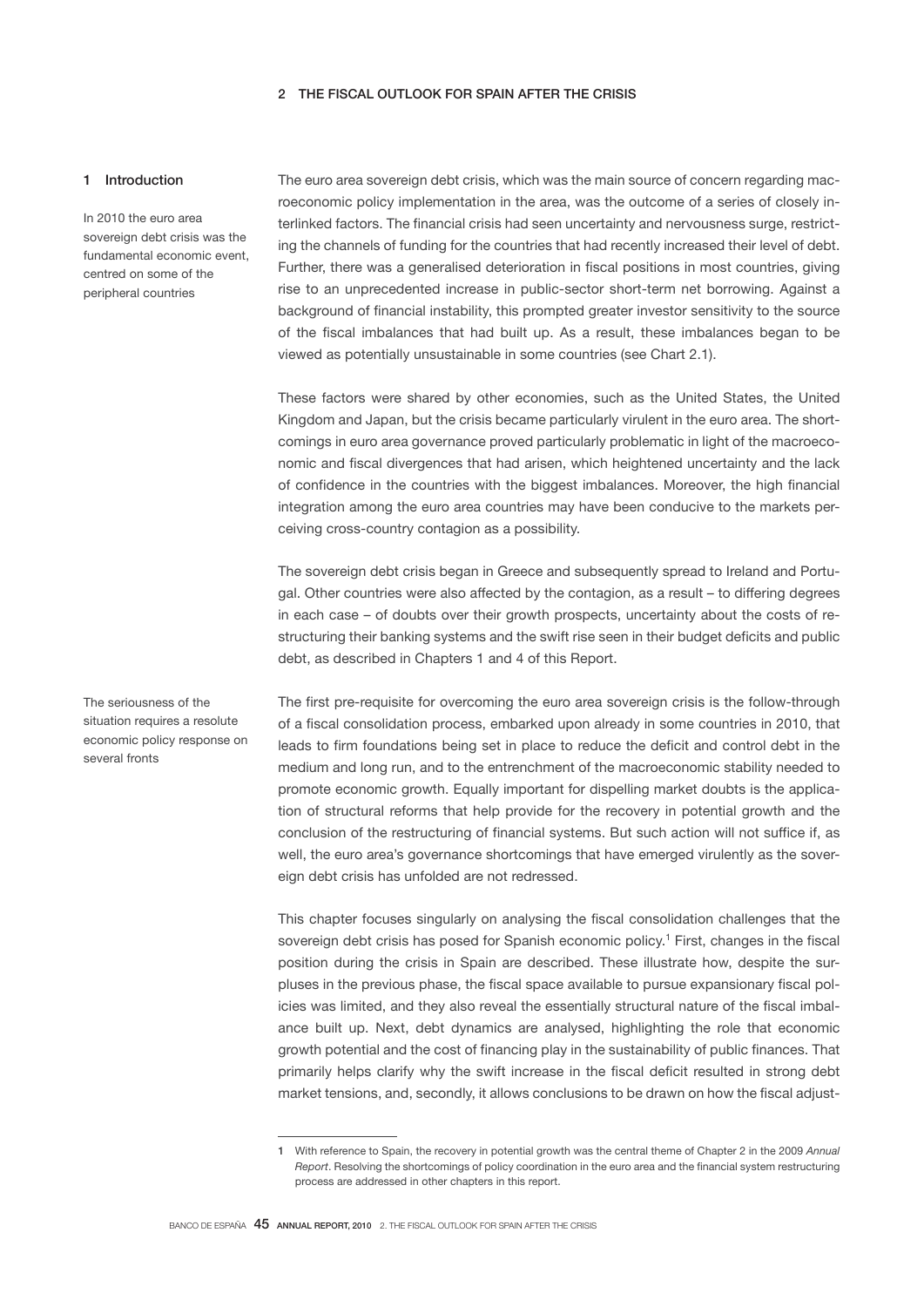## BUDGET BALANCES AND PUBLIC DEBT COMPARED ACROSS DIFFERENT DEVELOPED COUNTRIES CHART 2.1



#### PUBLIC DEBT







BUDGET DEFICIT (-)/SURPLUS (+)



GENERAL GOVERNMENT NET BORROWING (a)



GENERAL GOVERNMENT NET BORROWING (a)



SOURCES: European Commission, IMF and Banco de España.

a Net borrowing corresponds to the sum of the budget deficit plus adjustments between the deficit and the change in debt plus debt repayment.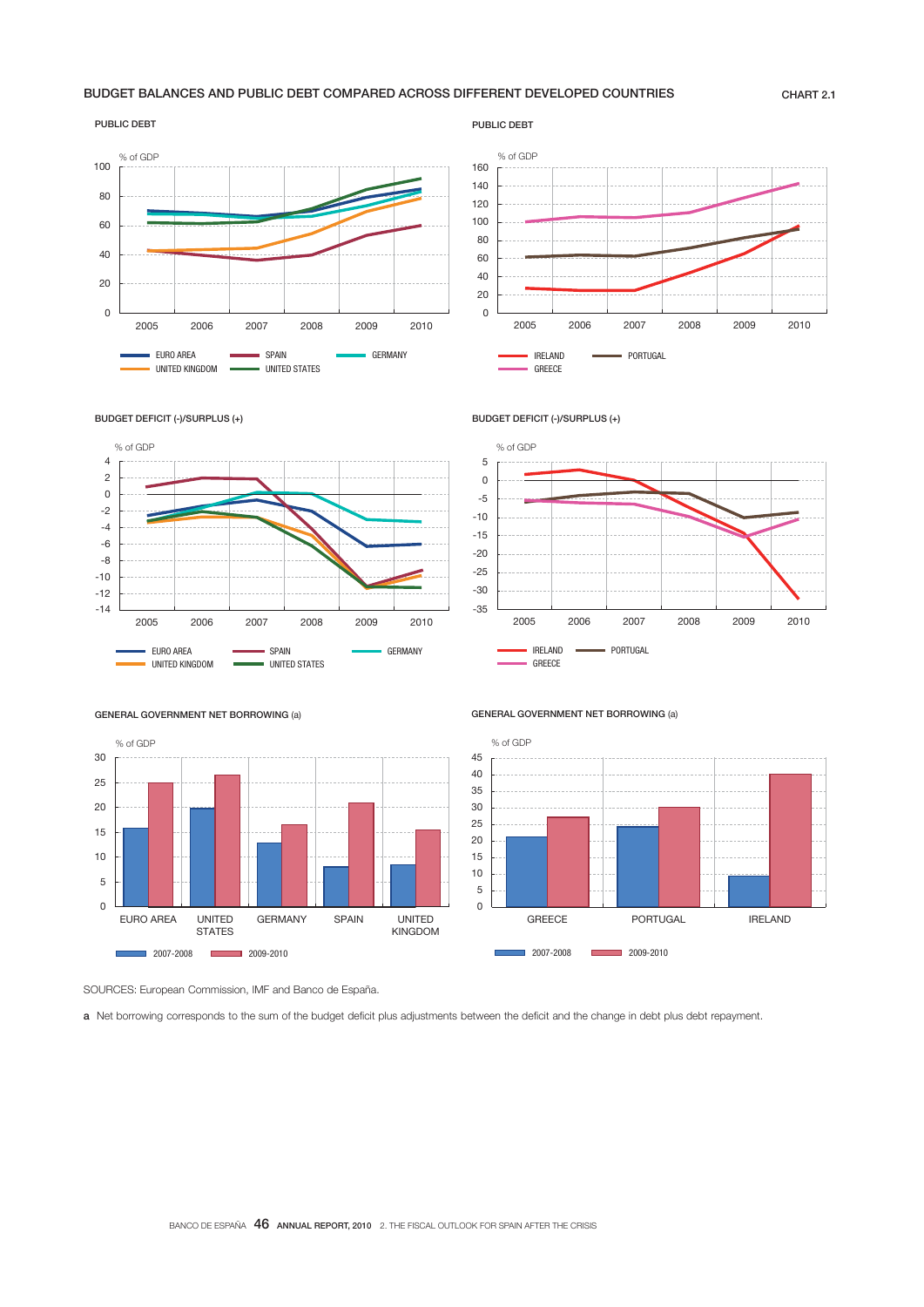## DETERMINANTS OF CHANGES IN THE SPANISH GENERAL GOVERNMENT BALANCE (CUMULATIVE PERCENTAGES OF GDP)



SOURCES: INE and Banco de España.

ment must be in terms of magnitude, timing and interaction with other policies. Finally, the changes that should be made to the institutional framework and to public spending and revenue policies to ensure that the fiscal adjustment is successful are detailed.

## 2 The causes of the fiscal deterioration

At the start of the crisis the fiscal situation was favourable, albeit thanks to extraordinary revenue and worrying expenditure dynamics...

In late 2007 Spain had a fiscal surplus of close to 2% and a public debt/GDP ratio of 36%, compared with –0.7% and 66%, respectively, in the euro area as a whole (see Chart 2.1). However, beneath this healthy position lay some worrying public revenue and spending dynamics. Indeed, of the total reduction in the deficit recorded between 1995 and 2007 (8.4 pp of GDP), almost 5 pp are attributable to the business cycle and to the decline in the interest burden, associated above all with the reduction in interest rates. The rest of the adjustment was due to an exceptional increase in tax revenue – with a significant temporary component – linked largely to the excessive real estate expansion, which more than offset the reduction in revenue of approximately 3 pp of GDP arising from discretionary changes in the tax system (see Chart  $2.2$ ).<sup>2</sup>

Primary public expenditure (excluding interest payments on public debt), net of unemployment benefits, grew at an annual rate of more than 7%, above trend economic growth. That confirms its procyclical behaviour, something common also to other developed countries.<sup>3</sup> Of note was the growth of spending managed by regional and local government, which at no point in the expansionary phase attained a balanced budget, despite the high increases in tax revenue. Deficiencies in the budgetary framework contributed to this, a matter which is dealt with in greater detail in section 4.

<sup>2</sup> See F. de Castro, Á. Estrada, P. Hernández de Cos and F. Martí (2008), "Una aproximación al componente transitorio del saldo público en España", *Boletín Económico,* June, Banco de España.

<sup>3</sup> See P. R. Lane, (2003), "The cyclical behaviour of fiscal policy: evidence from the OECD", *Journal of Public Economics,* 87, pp. 2661-2675, and A. Lamo, J. J. Pérez and L. Schuknecht (2007), *The cyclicality of consumption, wages and employment of the public sector in the euro area,* Working Paper No. 757, European Central Bank.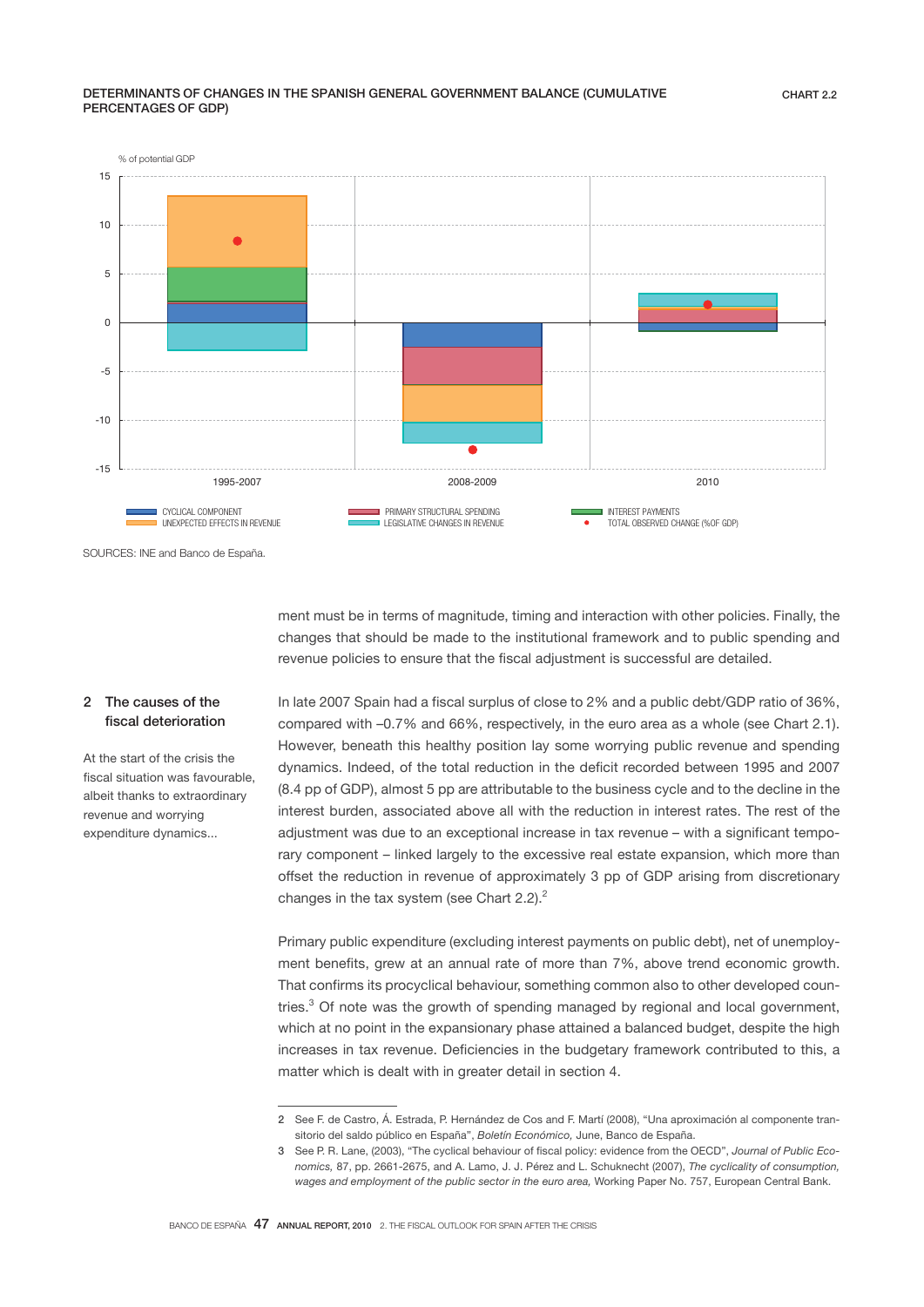... whereupon the crisis prompted a rapid deterioration in the budget deficit and revealed the size of its structural component

The crisis revealed the latent risks in the public finances situation and highlighted the little leeway available to pursue countercyclical policies. During the economic crisis, the budget deficit rose by more than 13 pp to a peak of 11.1% of GDP at end-2009 (see Chart 2.1). Contributing to the deterioration from 2007 to 2009 was the adverse trend of the business cycle by around 2.5 pp of GDP, whereas close to 4 pp of GDP were associated with the disappearance during the crisis of the extraordinary revenue previously raised (see Chart 2.2). in addition, the measures applied in an attempt to alleviate the effects of the crisis amounted to 3.3 pp of GDP, although more than half of this effect was of a temporary nature. The rest of the increase in the deficit arises from trend growth in expenditure outpacing that of the economy. The rise in the deficit would, therefore, have an eminently structural component, meaning that the cyclically adjusted deficit exceeded 10% of GDP in 2009 and stood at 8.3% of GDP in 2010.

Public debt amounted to 60.1% of GDP in 2010, almost 24 pp above its level in 2007, but still more than 20 pp below the average for the euro area. This increase in debt arose, above all, as a result of the rise in the budget deficit. The impact of the aid to the financial sector, which exceeded 5 pp of GDP in the euro area between 2008 and 2010, amounted to around only 2 pp of GDP in Spain's case.

In addition to the contagion generated by the Greek and Irish crises and to the worsening fiscal situation in our country, other idiosyncratic factors played a crucial role in spreading the sovereign debt crisis to Spain. Specifically, along with the adverse effects of the economic crisis on the Spanish economy's level of potential output, according to various estimates the growth of this variable in the medium term is also expected to fall by somewhat more than 1 pp, dipping from 3% to a rate below  $2\%$ .<sup>4</sup> On the evidence available, this factor is estimated to have played a relevant role in the widening of Spain's spreads.<sup>5</sup> Market doubts also influenced the situation of the financial system, which in other countries had acted as an exacerbating factor of the fiscal situation, in such a way that the strong interrelatedness of macroeconomic, fiscal and financial problems has been particularly significant during the current crisis.

## 3 The scale of the fiscal adjustment

Compounding the fiscal deterioration were doubts over the growth capacity of our economy and over the cost of restructuring the financial

system

The fiscal adjustment needed is considerable...

The macroeconomic effects of fiscal policy depend closely on expectations about the stability of the public debt/GDP ratio. The dynamics of this ratio hinge, in turn, on both the fiscal position, measured by the primary fiscal deficit as a percentage of GDP (the public deficit, excluding the interest on public debt), and on macroeconomic developments, via the impact of the nominal interest rate and the nominal GDP growth rate. The level to which the debt ratio tends is given, in short, by the ratio of the primary deficit, in units of GDP, to the difference between the growth rate of nominal GDP and the nominal interest rate. By way of example, this means that, with a nominal growth rate of 4% and nominal interest rate of 3%, it would be necessary to permanently reduce the primary deficit to 0.6% of GDP to stabilise the debt ratio at 60%.

Chart 2.3 plots the course of the public debt/GDP ratio over the coming years under specific assumptions of budget deficit, interest rates and growth rate. Specifically, on the estimates available, the structural fiscal deficit stood at around 8% at end-2010.

<sup>4</sup> See P. Hernández de Cos, M. Izquierdo and A. Urtasun (2011), *Una estimación del crecimiento potencial de la economía española*, mimeo.

<sup>5</sup> See V. Echevarría, L. Fernández-Caballero and J. J. Pérez (2011), A *note on the role of expectations on growth, public deficit and public debt in the determination of sovereign bond spreads: two case studies,* mimeo, Banco de España.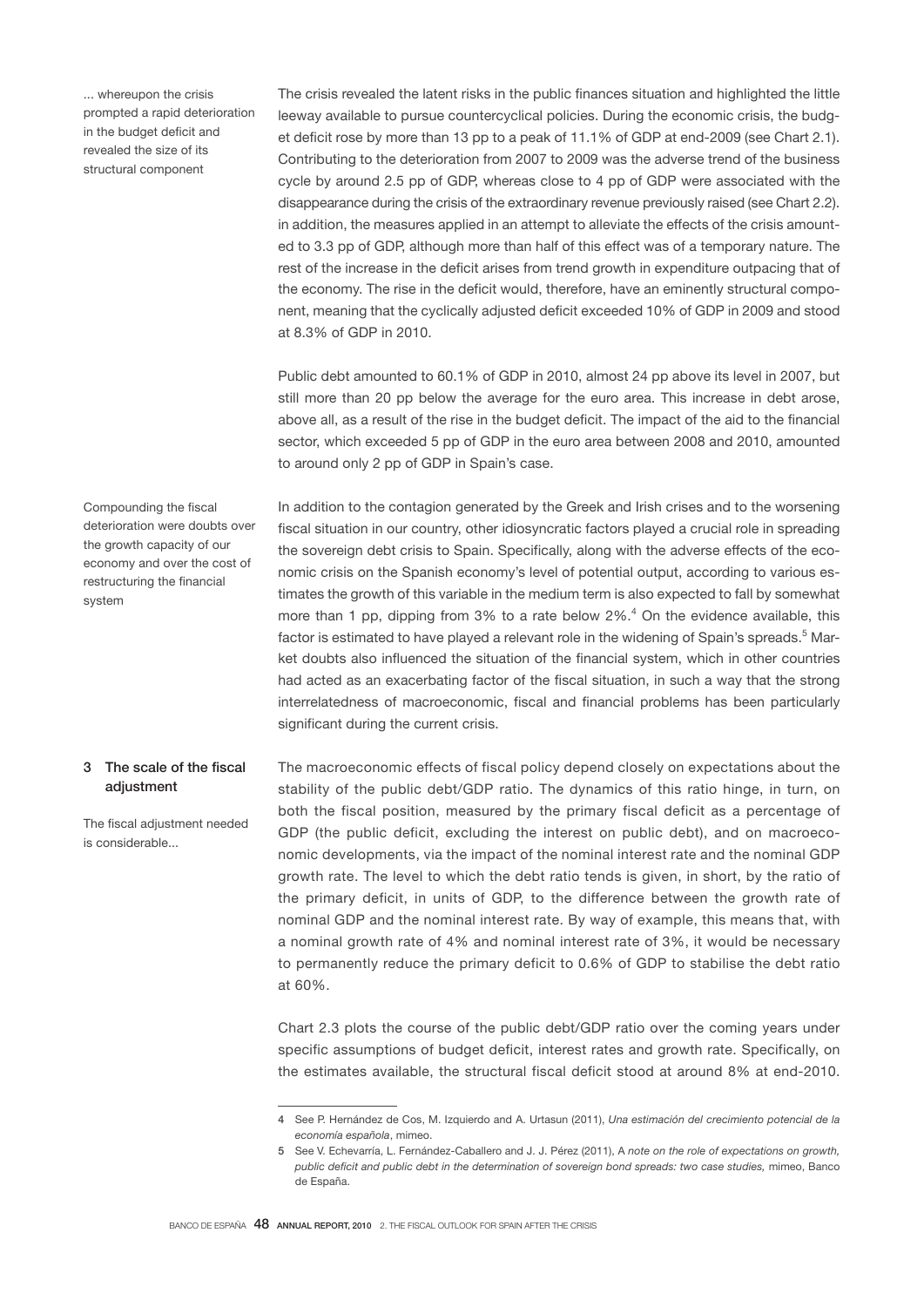## MEDIUM-TERM SCENARIO FOR THE SPANISH PUBLIC DEBT/GDP RATIO (a) CHART 2.3



PUBLIC DEBT

SOURCE: Banco de España.

a Based on official forecasts of the budget deficit to 2013 (-3 % of GDP that year), assuming that a balanced budget is achieved in 2015, holding unchanged to 2020. Nominal GDP growth and the implied interest rate on debt are the same as those set out in the Banco de España Economic Projections Report to 2012 (3.2% and 3.3%, respectively, in that year) and, subsequently, a progressive increase is assumed in both variables to around 4% in 2015, which holds unchanged thereafter (the right-hand panel of the chart depicts the contribution of the difference between these two variables to the change in the debt ratio as a percentage of GDP). Finally, deficit-debt adjustments hold throughout the period at around 1% of GDP, similar to the average for recent years.

With this starting point and the growth scenario to 2012 included in the Banco de España Projections Report<sup>6</sup>, if the output gap is assumed to close in 2015, the stabilising of public debt at around 70% of GDP that year would require an adjustment in the cyclically adjusted primary balance of more than 8 pp of GDP between 2010 and 2015, which is what is simulated in Chart 2.3. That would require strict compliance with the commitments undertaken to reduce the budget deficit to 2013 and, subsequently, a further reduction, until attaining a balanced budget. Given the budget outturn figures for 2010, almost half of this adjustment would have to be made by regional and local government.

CONTRIBUTION OF THE GDP GROWTH - INTEREST DIFFERENTIAL TO THE

CHANGE IN THE DEBT/GDP RATIO

Compliance with European commitments will further require resuming at a later date a level of public debt below 60% of GDP. Under the assumption of a zero contribution to the change in debt of the differential between GDP growth and the implicit interest rate on debt<sup>7</sup>, attaining a public debt/GDP ratio of 60% in 2020 would mean that, after achieving a balanced budget, for example in 2015, it would be necessary to run a primary surplus of around 2.5% of GDP to 2020 (Chart 2.3).

If interest rates were higher or economic growth lower, the fiscal adjustment needed would be even greater. Specifically, if the growth rate were 1 pp lower throughout the period 2011-2020 and there were no additional fiscal adjustment, the rate of public indebtedness in 2015 would be 10 pp higher and amount to 85% of GDP in 2020. In this scenario, the adjustment of the average structural balance between 2010 and 2020 to place public debt at 60% in 2020 would be 1.7 pp of GDP<sup>8</sup>, compared with around 0.8 pp in the scenario considered in Chart 2.3. and this without having regard to the effort needed to withstand the impact of population ageing on public finances. ... and would be even greater under harsher scenarios

<sup>6</sup> Published in the Banco de España April 2011 *Economic Bullletin*.

<sup>7</sup> By way of reference, the difference between GDP growth and the implied interest rate on debt in the period 2000- 2010 provided for an annual average reduction in the debt/GDP ratio of around 0.5 pp of GDP.

<sup>8</sup> This is a mechanical calculation that does not take into account the potential interaction between those variables subject to the simulation that remain exogenous.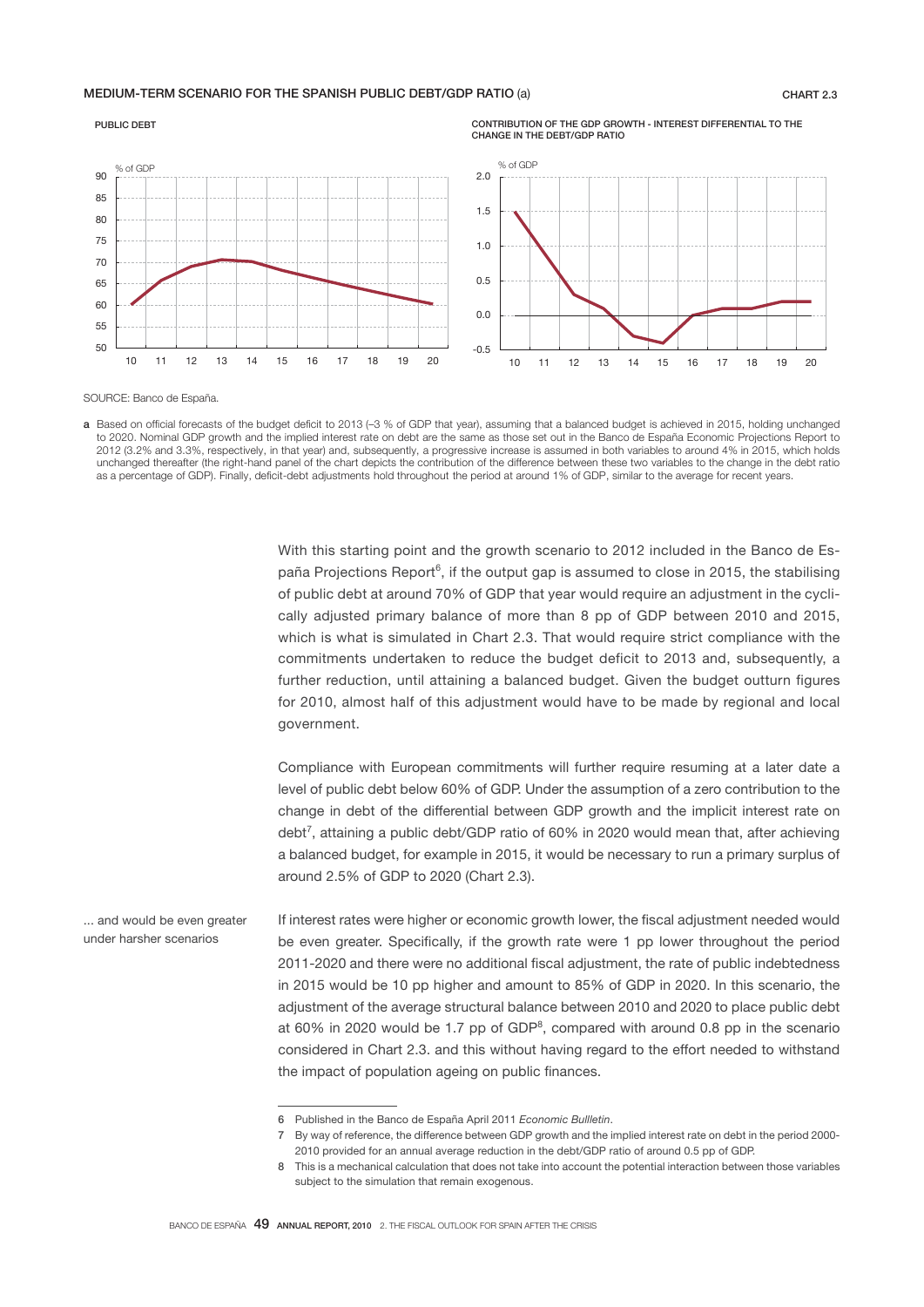It is also important to bear in mind that interest rates and the potential growth of the economy depend on debt dynamics. In particular, the higher the level of debt and its attendant growth rate, the higher the interest rate at which such debt will have to be financed and the lower potential growth will be. The estimates available<sup>9</sup> show that an increase of 10 pp of GDP in the debt ratio gives rise to an increase of 50 bp in long-term interest rates and a reduction in real per capita GDP growth of 0.15 pp per year.<sup>10</sup> These effects may, moreover, be greater if specific levels of debt are exceeded. A sharp reduction in the budget deficit and the stabilising of debt would therefore have a significant effect on the interest rates on debt and long-term growth, facilitating their sustainability.

In certain circumstances, the contractionary effects that the fiscal adjustment may exert in the short run can be mitigated In the short run, the impact of the budget deficit on the growth rate depends on a very broad set of conditions, such as its composition, the starting levels of debt, the behaviour of monetary policy and the exchange rate regime.11 A high budget deficit is not always a stimulus to economic activity; indeed, it may prove contractionary if it gives rise to an increase in expectations about future interest rates, which is more likely the greater the debt ratio. And the habitually contractionary effects of a reduction in the deficit may be mitigated if the consolidation manages to improve confidence and, therefore, to boost private consumption and investment, which appears to be more likely in the case of fiscal consolidations undertaken at the end of a recession and by means of cuts in government consumption.<sup>12</sup>

Consequently, a timely and well-designed fiscal adjustment may improve growth expectations, contributing, given a specific primary deficit, to the swifter stabilisation of public debt at a less high level. For example, a primary deficit sustained over the long run at 1.2% of GDP would be compatible with a debt ratio of 60% if the difference between the growth rate and the interest rate were 2 pp.

Given the variables that influence public debt dynamics, the fiscal adjustment strategy should take into account not only the course of economic activity and the size of the fiscal multipliers, but also the costs of delaying consolidation in terms of risks to credibility and the impact on interest rates and agents' confidence.

Indeed, although the sluggishness of the recovery may have worked in favour of a gradual consolidation strategy, the extreme tension conveyed to the debt markets (see Chart 2.4) made it vital to bring forward the fiscal adjustment by as much as possible, to gain credibility and to reduce the financing costs of public and private debt alike, given the high correlation between the cost of both.

As regards its composition, the fiscal adjustment may be made through various combinations of tax changes and public spending cuts, with different effects not only of a macroeconomic nature in the short run, but also in terms of likelihood of success. Further, the presence of factors that delay and hamper the recovery and long-term growth means that it is most important that the composition of the adjustment should be as conducive as possible to growth.

that most of the adjustment should be brought forward in time...

For this to be so, it is crucial

... and focus on public spending

 <sup>9</sup> See International Monetary Fund, *Fiscal Monitor*, May 2010 and November 2009.

<sup>10</sup> See C. Reinhart and K. Rogoff (2009), "The Aftermath of Financial Crises", *American Economic Review,* 99 (2), pp. 466-472.

<sup>11</sup> For an overview of these results, see Chapter 3 of the International Monetary Fund (2010), *World Economic Outlook*, October.

<sup>12</sup> See P. Hernández de Cos and E. Moral Benito (2011), *Endogenous Fiscal Consolidations*, Working Paper no. 1102, Banco de España.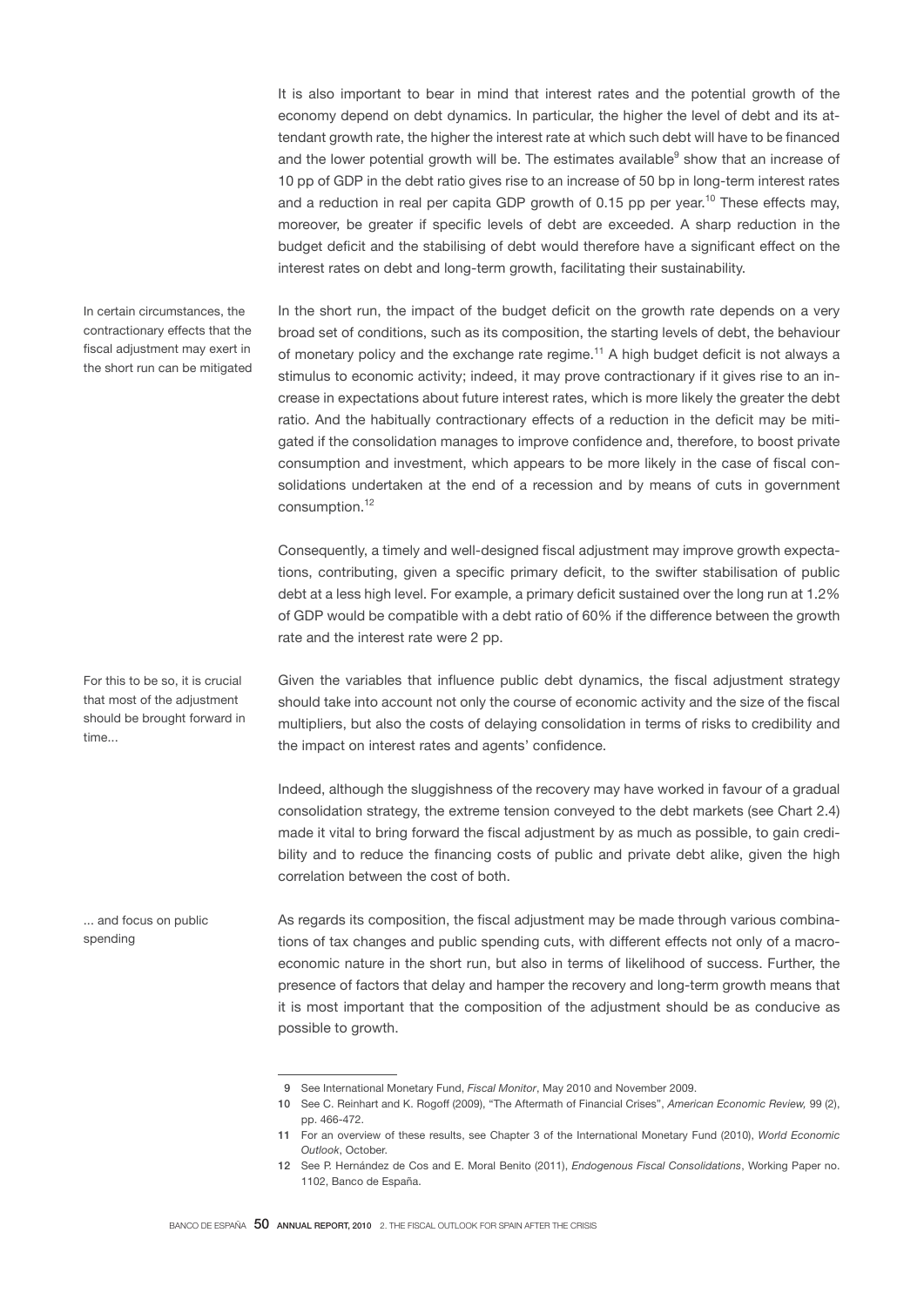## DEBT MARKET ISSUANCE VOLUME AND PRICE TENSIONS CHART 2.4

#### DEBT SPREAD OVER GERMANY



## 10-YEAR GOVERNMENT DEBT: BID-ASK SPREAD



SPAIN



GENERAL GOVERNMENT LIABILITIES FLOWS

SOURCES: Banco de España and Reuters.

In this respect, the outcome of simulations of different fiscal adjustment strategies based on a calibrated macroeconomic model for the Spanish economy are illustrative (see Table 2.1)13. These should not, however, be interpreted as normative proposals, since the adjustment measures needed are contingent upon the nature of the problems of each conjunctural situation. The specific recommendations for the fiscal adjustment strategy in the current circumstances of the Spanish economy are addressed in subsequent sections of this chapter. According to the simulation exercises, a fiscal adjustment based on cuts in public investment would, in principle, exert negative effects on growth in the long run if the plans incorporated capital productivity similar to that observed in recent decades. In the present situation, however, it should be borne in mind that the return on public investments in infrastructure may have been drastically cut, following the period of sharp growth in recent years. In any event, it is the reduction in public-sector employees' compensation (wages and public-sector employment) that has greater positive effects on GDP in the long term, which are also positive in the short term in the case of wages, provided that the public sector wage adjustment passes through to the private sector. On the revenue side, indirect tax, although it has very limited negative effects in the short term, positively affects both

<sup>13</sup> For a more detailed analysis of these results, see P. Hernández de Cos and C. Thomas (2011), *Los efectos de*  la consolidación fiscal sobre el crecimiento a partir de un modelo macroeconométrico, mimeo.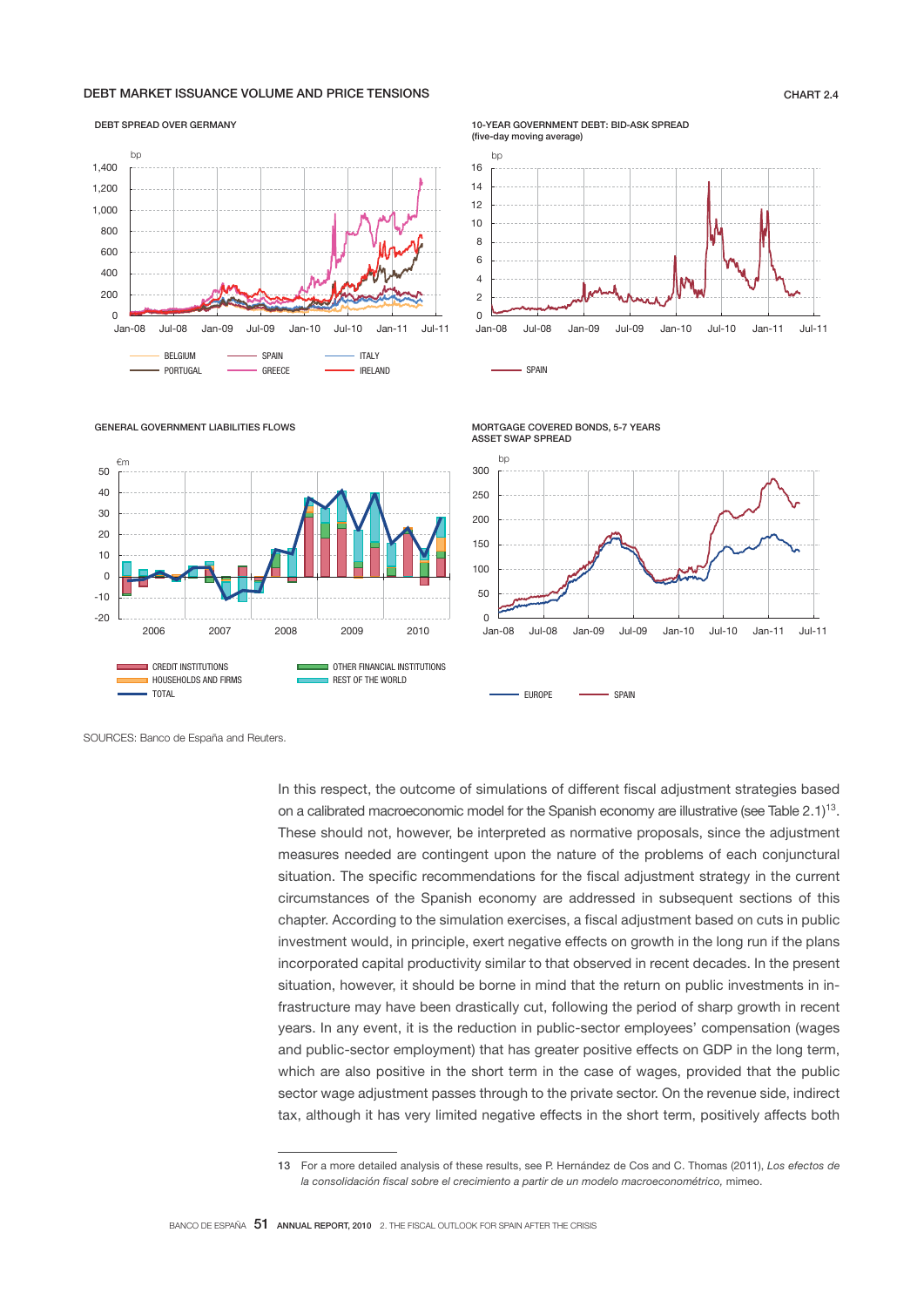## SIMULATIONS OF THE IMPACT OF PERMANENT ADJUSTMENTS IN REVENUE AND EXPENDITURE ON GDP AND EMPLOYMENT

|                      |                                        |            | Year $1$ (b) |            | Year $4$ (b) | Long term $(b)$ $(c)$ |            |                       |
|----------------------|----------------------------------------|------------|--------------|------------|--------------|-----------------------|------------|-----------------------|
|                      | Initial change<br>in the<br>instrument | <b>GDP</b> | Employment   | <b>GDP</b> | Employment   | <b>GDP</b>            | Employment | Taxes on<br>wages pp. |
| <b>REVENUE</b>       |                                        |            |              |            |              |                       |            |                       |
| Taxes on consumption | $1.75$ pp                              | $-0.1$     | $-0.1$       | 0.0        | $-0.1$       | 0.7                   | 0.8        | $-3.5$                |
| Taxes on wages       | $2.18$ pp                              | $-0.1$     | $-0.2$       | $-0.3$     | $-0.5$       | 0.1                   | 0.1        | $-0.6$                |
| Corporate income tax | 11.83 pp                               | $-0.3$     | $-0.4$       | $-0.7$     | $-0.3$       | $-2.6$                | $-0.4$     | $-2.1$                |
| <b>EXPENDITURE</b>   |                                        |            |              |            |              |                       |            |                       |
| Net purchases        | $-13.2$                                | $-0.6$     | $-0.9$       | $-0.3$     | $-0.3$       | 0.2                   | 0.5        | $-3.2$                |
| Public investment    | $-28.2$                                | $-0.6$     | $-0.9$       | $-0.4$     | $-0.4$       | $-0.7$                | 0.1        | $-2.5$                |
| Public wages         | $-13.5$                                | 0.4        | 0.7          | 1.8        | 2.5          | 3.8                   | 4.2        | $-7.2$                |
| Public employment    | $-13.5$                                | $-0.4$     | $-0.7$       | $-0.3$     | $-1.0$       | 1.1                   | 0.2        | $-4.0$                |

SOURCES: Banco de España, FiMod model simulation (Stähler, Nikolai and Thomas, Carlos, 2011, "FiMod – A DSGE Model for Fiscal Policy Simulations", Banco de España Working Paper No. 1110).

a Each change entails an initial improvement of 1 pp in the general government primary surplus.

b All variables expressed as a percentage change relative to the base scenario, except where a different notation is indicated.

c In the long run, it is assumed the jscal authority uses the saving on interest payments on public debt brought about through the initial jscal consolidation to reduce taxes on wage income.

> GDP and employment in the long run if the rise in such tax allows a reduction in other less efficient taxes.

> The evidence suggests an association between the course of public revenue and public spending and that a larger public sector gives rise to a greater deficit bias<sup>14</sup>; accordingly, public spending cuts are more readily sustainable over time and allow the deficit to be reduced to a greater extent and more permanently than commensurate increases in revenue. Taking a longer view, it is also desirable that the fiscal adjustment should be compatible with a restructuring of public finances in which those items with positive effects on productivity and potential growth, such as spending on education and R+D+I, gain in weight as a proportion of total public spending.

> Membership of a monetary union attributes a more active stabilising role to fiscal policy, insofar as monetary policy is geared to price stability in the area as a whole. But, as clearly highlighted during the crisis, for it to play this role it is necessary to have an extensive fiscal buffer, building up surpluses during cyclical upturns and reducing the public debt/GDP ratio significantly. From this perspective, fiscal consolidation is also very important for gaining room for manoeuvre in the face of potential future shocks. The new framework for the working of the European Monetary Union, in which the mechanisms for the surveillance and correction of fiscal imbalances will take on greater importance, makes the reinforcement of fiscal discipline necessary.

In accordance with the latest Stability Programme Update for Spain unveiled on 29 April 2011, the consolidation strategy defined by the government means that more than 70% of the primary structural adjustment required to 2013 will be concentrated in 2010 and 2011.

This consolidation strategy is particularly appropriate if the additional consequences of EMU membership are taken into account

The fiscal adjustment strategy defined by the government is, broadly, in line with these criteria

<sup>14</sup> See F. de Castro, J.M. González-Páramo and P. Hernández de Cos (2004), "Fiscal consolidation in Spain: dynamic interdependence of public spending and revenues", *Investigaciones Económicas,* vol. XXVIII.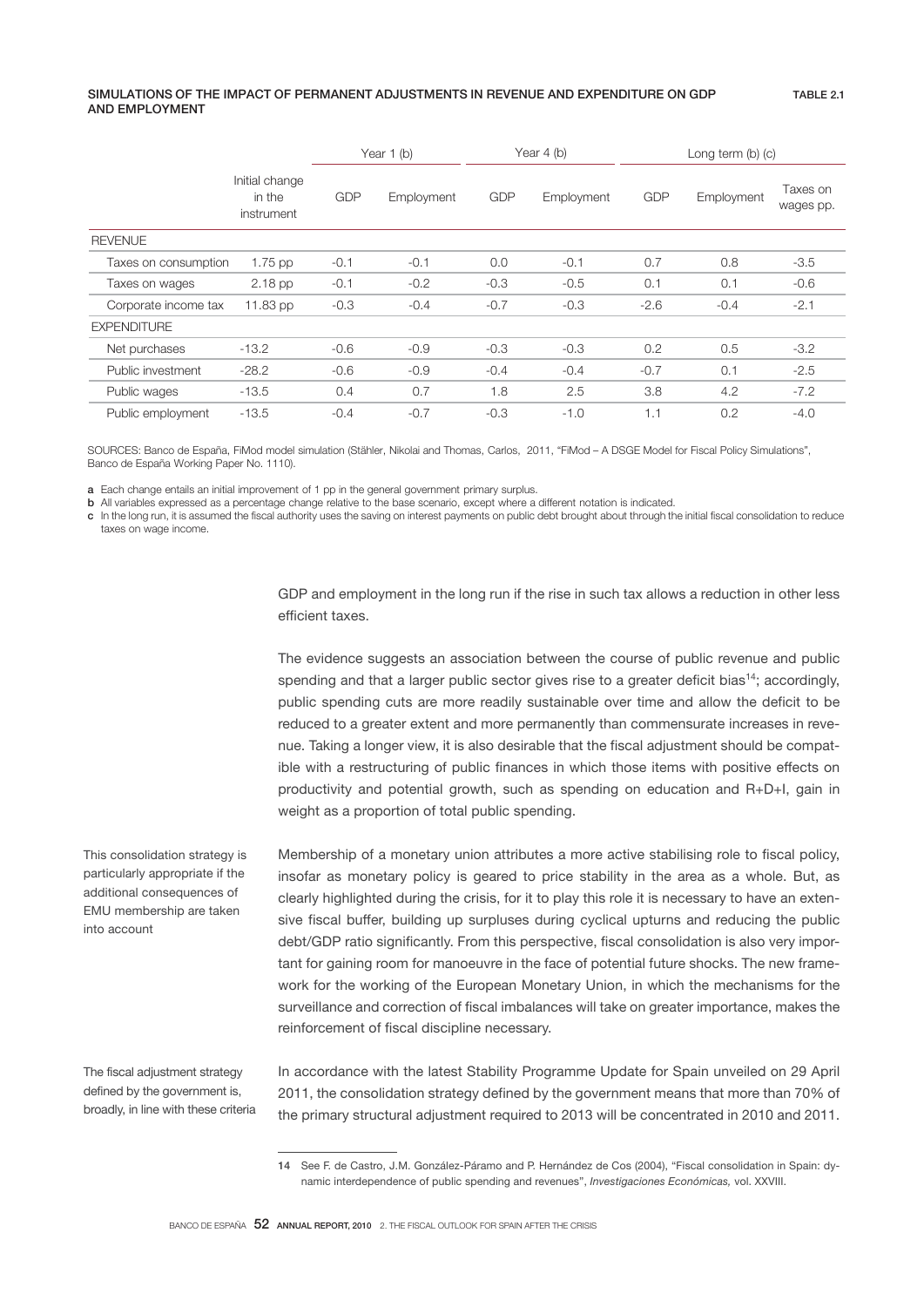Further, in the two years spanning 2010-2011, 60% of the adjustment already made or approved resides on the control of public spending, meaning that government consumption and public investment would decline by 1.5 pp of GDP (with a 0.7 pp contribution by employee compensation), and other spending and subsidies would decline by around 1 pp of GDP. The composition of the fiscal consolidation planned for 2012-2014 also resides, to the tune of almost 80%, on spending cuts, due above all to the adjustment of government consumption.

Parallel progress in structural reforms is crucial for the fiscal adjustment

Any measure that increases the Spanish economy's potential growth tends to be conducive to the fiscal adjustment. In particular, supply-side policies aimed at improving the workings of the markets for goods, services and factors may lead to an expansion in activity and in public revenue, and they may therefore help bring about public finances sustainability. Such complementarity comes about through several channels. The lowering of the obstacles to competition and the improved efficiency in the workings of the markets for goods, services and labour have positive effects on productivity. For instance, it has been estimated that an improvement in competition in the product market up to the level of the most competitive country might generate a 2.5% increase in productivity.<sup>15</sup> In parallel are the spending cuts obtained as a result of greater economic activity. For example, the weight of unemployment benefits, which in Spain's case amounted to 3% of GDP in 2010 compared with 1.9% on average for the euro area countries, would diminish. Finally, higher expected growth reduces public debt spreads. Thus, the short- and medium-term effects of a fiscal adjustment, when made separately and conducted along with structural reforms that heighten competition in the market for goods and services and increase labour market flexibility, are very different (see Box 1.3 of Chapter 1 in this Report). Structural reforms, insofar as they lessen the distortions prevailing in labour and product markets, exert a significant positive effect on activity and public finances, mitigating the adverse effects of financial tensions and allowing greater room for manoeuvre for fiscal policy.

## 4 The foundations of a fiscal stability programme for Spain

4.1 THE BUDGETARY FRAMEWORK AND FISCAL RULES

The institutional framework of budgetary policy in the European countries is being reconsidered, assigning greater importance to the rules that control the growth of public spending

In Spain, the budgetary stability legislation should be strengthened by extending a spending ceiling to all tiers of government. This ceiling should also be more accurately defined The economic literature shows that countries that have more demanding budgetary frameworks tend to evidence greater fiscal discipline. Further, the experiences of some of our neighbours showed that the most successful frameworks of fiscal rules are those that combine a budget deficit rule with explicit ceilings on public spending (see Box 2.1). In this respect, most EU countries have enhanced the quality of their fiscal frameworks, as a result above all of the application of the Stability and Growth Pact (SGP) and its extension to an additional set of national fiscal rules. Moreover, among the new features seeking to reinforce fiscal discipline in the euro area, the reform of the SGP currently under discussion includes the need to properly develop these national fiscal frameworks and the application of a prudent public spending growth rule when assessing countries' fiscal developments.

Spain has budgetary stability laws that set limits on the deficit that all levels of general government, and public bodies, may incur. In particular, central, regional and local government and the Social Security system have to post a balanced budget or run a surplus over the course of the business cycle, in terms of financing capacity. However, only central government is subject to a ceiling on annual spending approved by Parliament before the budget is drawn up.

<sup>15</sup> On the effects of the regulation of goods and services markets and of labour market institutions on productivity, see, respectively, G. Nicoletti and S. Scarpetta (2006), "Regulation and Economic Performance: Product Market Reforms and Productivity in the OECD", in T. Eicher and C. García-Peñalosa (eds.), Institutions, Development and Growth, MIT Press, and A. Basanini, L. Nunziata and D. Venn (2009), "Job protection legislation and productivity growth in OECD countries", Economic Policy, 24 (58), pp. 349-402.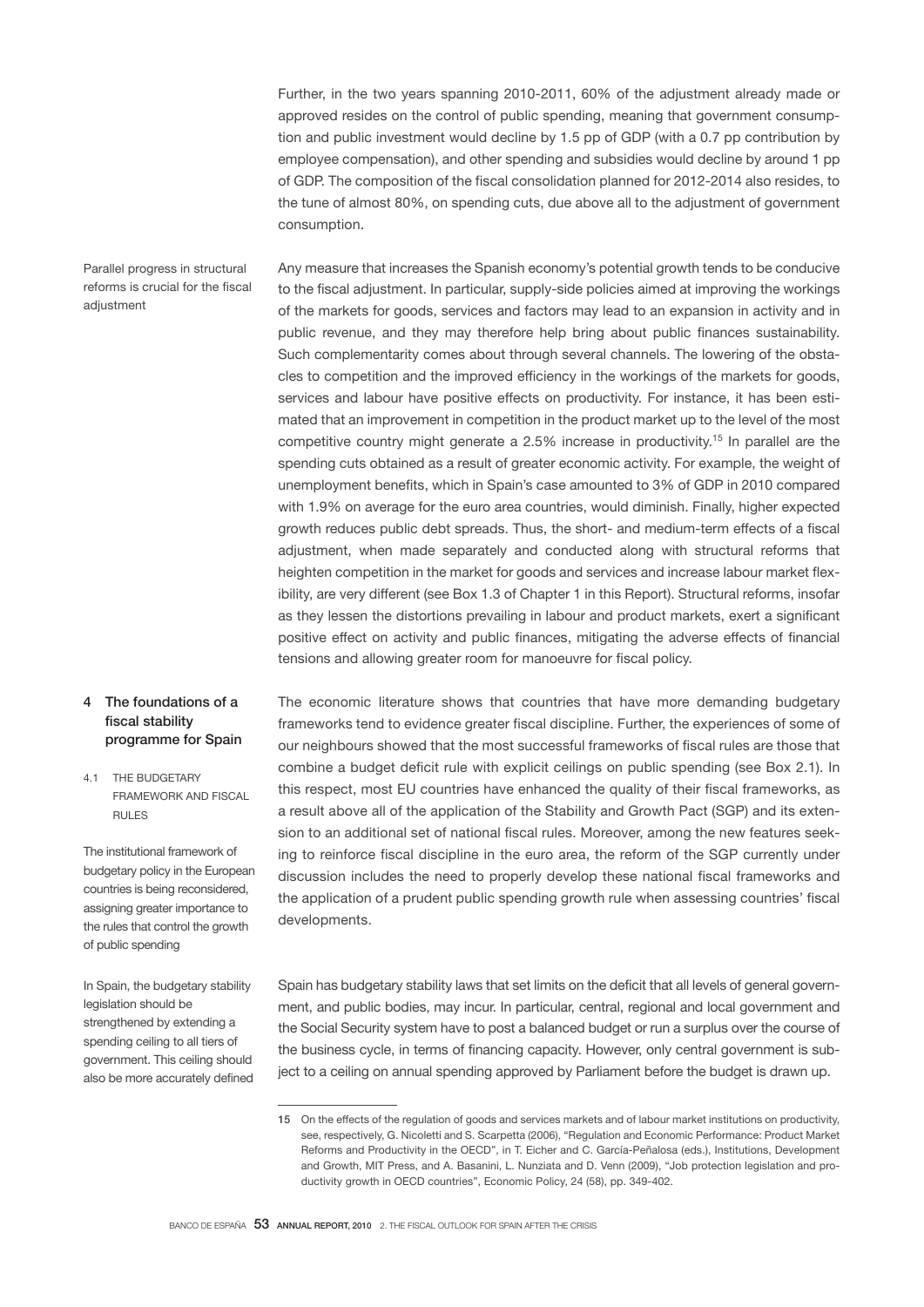## PUBLIC SPENDING CEILINGS AS BUDGETARY DISCIPLINE MECHANISMS **BOX 2.1 BOX 2.1**

The experiences of some of our European peers (Denmark, Sweden, Finland and Switzerland) show that the most successful fiscal rule frameworks are those that combine a budget deficit rule with explicit public expenditure ceilings.<sup>1</sup> Their usefulness lies in the fact that they are directed at the habitual source of budget deficits. Specifically, the ex-ante setting of a maximum amount of spending disciplines the drawing up of budgets for each unit of spending; these, therefore, have less room to exert upward pressure through individual demands. Further, the presence of a spending ceiling enables the rise in revenue in better-than-expected cyclical situations to be saved, ex post. Also, if the rule is well-defined and transparent, it provides for identification of the spending components that generate the deviations.

A spending rule is under discussion at the European level as part of the proposals to reform the SGP. According to the EC's proposal, its adoption would mean that, if a country failed to meet its  $median$ -term fiscal target<sup>2</sup>, fiscal policy would only be qualified as prudent if the increase in spending were lower than the economy's nominal potential growth, this being adjusted for discretionary measures on revenue.<sup>3</sup>

| Countries       | Actual average<br>growth in nominal<br>primary spending<br>$(1998 - 2007)$ | Average growth<br>of potential<br>real GDP (c) | Average maximum<br>growth in nominal<br>primary spending<br>compatible with<br>the spending rule<br>$(1998 - 2007)$ (d) | Number of years<br>with actual spending<br>growth above the<br>spending rule (e) | Actual general<br>government<br>budget balance<br>in 2007 | General government balance<br>that would have been posted<br>in 2007 had spending been<br>compatible with the<br>spending rule (f) |
|-----------------|----------------------------------------------------------------------------|------------------------------------------------|-------------------------------------------------------------------------------------------------------------------------|----------------------------------------------------------------------------------|-----------------------------------------------------------|------------------------------------------------------------------------------------------------------------------------------------|
| Belgium         | 4.5                                                                        | 2.4                                            | 3.6                                                                                                                     | 7.0                                                                              | $-0.4$                                                    | 3.4                                                                                                                                |
| Germany         | 1.5                                                                        | 1.7                                            | 2.4                                                                                                                     | 3.0                                                                              | 0.3                                                       | $-3.5$                                                                                                                             |
| Estonia         | 12.5                                                                       | 6.1                                            | 11.7                                                                                                                    | 7.0                                                                              | 2.5                                                       | 4.9                                                                                                                                |
| Ireland         | 11.6                                                                       | 5.5                                            | 7.5                                                                                                                     | 7.0                                                                              | 0.0                                                       | 11.2                                                                                                                               |
| Greece          | 9.3                                                                        | 2.9                                            | 6.5                                                                                                                     | 9.0                                                                              | $-6.7$                                                    | 3.0                                                                                                                                |
| Spain           | 7.8                                                                        | 3.0                                            | 5.9                                                                                                                     | 8.0                                                                              | 1.9                                                       | 8.2                                                                                                                                |
| France          | 3.9                                                                        | 2.2                                            | 3.0                                                                                                                     | 7.0                                                                              | $-2.7$                                                    | 1.2                                                                                                                                |
| Italy           | 4.4                                                                        | 1.9                                            | 3.6                                                                                                                     | 7.0                                                                              | $-1.5$                                                    | 1.8                                                                                                                                |
| Cyprus          | 9.4                                                                        | 4.3                                            | 7.6                                                                                                                     | 7.0                                                                              | 3.4                                                       | 9.3                                                                                                                                |
| Luxembourg      | 7.2                                                                        | 4.0                                            | 6.6                                                                                                                     | 6.0                                                                              | 3.7                                                       | 5.7                                                                                                                                |
| Malta           | 4.7                                                                        | 2.2                                            | 4.0                                                                                                                     | 5.0                                                                              | $-2.3$                                                    | $-0.2$                                                                                                                             |
| Netherlands     | 5.5                                                                        | 1.7                                            | 4.6                                                                                                                     | 6.0                                                                              | 0.2                                                       | 3.4                                                                                                                                |
| Austria         | 3.2                                                                        | 2.2                                            | 2.7                                                                                                                     | 6.0                                                                              | $-0.6$                                                    | 1.3                                                                                                                                |
| Portugal        | 6.4                                                                        | 1.9                                            | 5.3                                                                                                                     | 7.0                                                                              | $-2.8$                                                    | 1.1                                                                                                                                |
| Slovenia        | 9.5                                                                        | 3.7                                            | 9.1                                                                                                                     | 7.0                                                                              | 0.0                                                       | 1.8                                                                                                                                |
| Slovak Republic | 6.9                                                                        | 4.6                                            | 8.6                                                                                                                     | 6.0                                                                              | $-1.8$                                                    | $-8.3$                                                                                                                             |
| Finland         | 4.0                                                                        | 2.7                                            | 3.1                                                                                                                     | 7.0                                                                              | 5.2                                                       | 9.1                                                                                                                                |

#### EX POST SIMULATION FOR THE 1998-2007 PERIOD OF THE APPLICATION OF A SPENDING RULE SIMILAR TO THAT PROPOSED BY THE EUROPEAN COMMISSION (a) (b)

SOURCES: European Commission and Banco de España.

a The simulation is performed year by year, although columns 1, 2 and 3 show average growth.

**b** According to the National Accounts information available in December 2010.

c Average potential growth for the period 2004-2010 according to the report "The impact of ageing on public expenditure: projections for the EU25 Member States", Report of the Economic Policy Committee and the European Commission (2006).

d The simulated spending rule is dejned as a ceiling on annual nominal primary expenditure growth equivalent to the sum of potential real GDP growth and the actual growth of the GDP deflator, adjusted by the existence of discretionary tax measures. Moreover, if the country has not in the year under analysis attained the medium-term jscal objective, according to the EC's available estimates as at December 2010 of the cyclical adjusted balance corrected by the effect of the rule, the maximum ceiling on spending growth is reduced by 1%.

e The column indicates the number of years in which actual spending was higher than the maximum ceiling in the period running from 1998 to 2007.

f The budget balance that would have been obtained in 2007 if the estimated maximum spending ceiling had been observed in each year of the period.

<sup>1</sup> See G. Ljungman (2008), Expenditure Ceilings – A Survey, IMF Working Paper no. 282.

<sup>2</sup> The medium-term objective of the SGP is defined individually for each country; but generally, it requires that countries attain and maintain a structural public balance that is in equilibrium.

<sup>3</sup> This means that spending growth might exceed the economy's potential growth if a fiscal reform that is to increase revenue is anticipated (and the opposite in the case of a tax cut). The extra permitted spending growth above potential will be equal to the amount of revenue raised by the tax increase.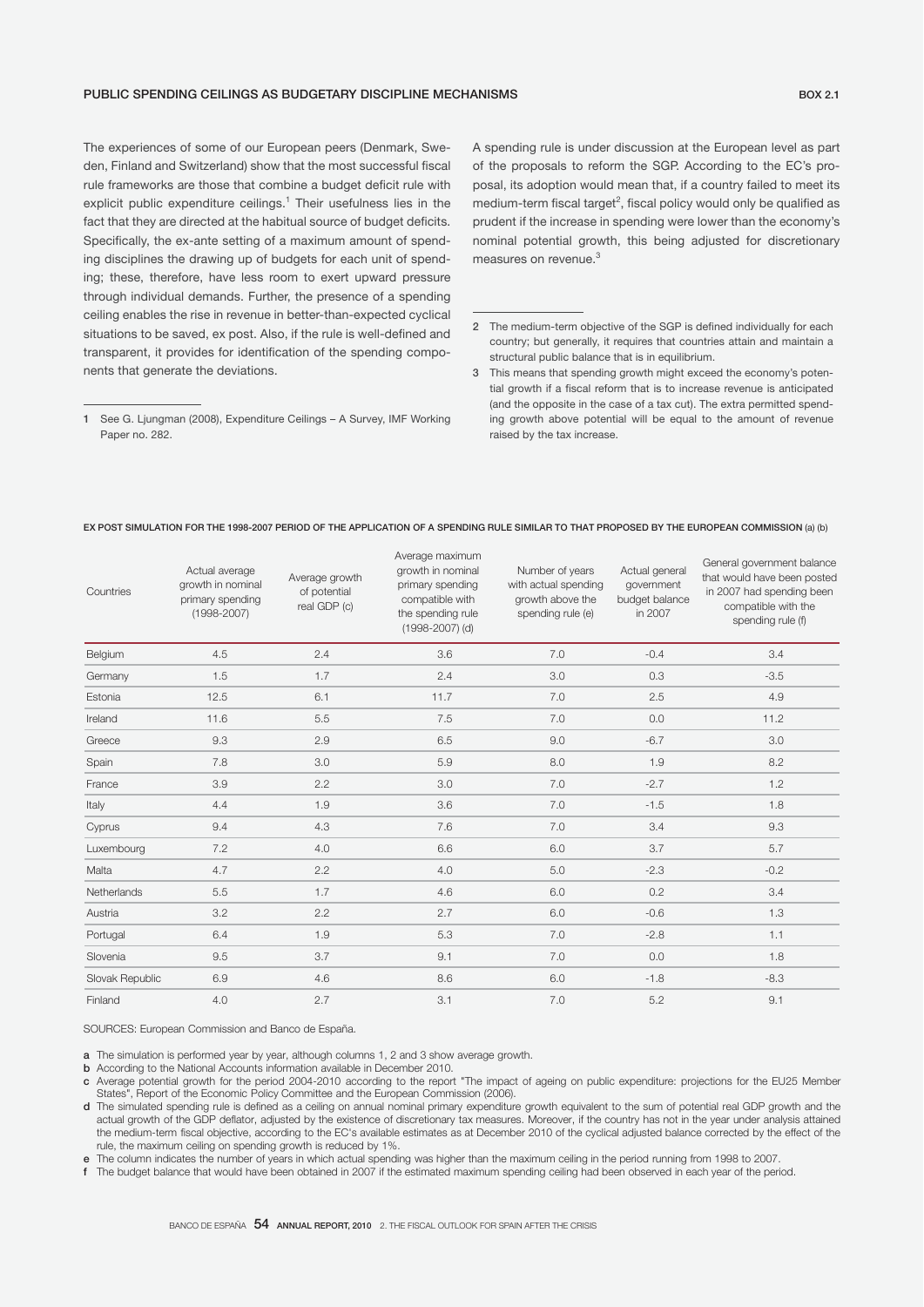The accompanying table illustrates the workings of a rule of this type.<sup>4</sup> Specifically, it shows the budget balance that the euro area countries would have obtained in 2007 had a similar rule to that proposed by the EC been applied each year over the 1997-2007 period. To do this, the fiscal data for 1997 are taken as the starting point and, if a country has not reached the medium-term fiscal target set by the SGP, primary public spending growth is set at 1 pp below the economy's nominal potential growth.<sup>5</sup> In this exercise, once the country attains the medium-term target, the increase in primary spending equals the economy's nominal potential growth.<sup>6</sup> it can be verified that strict compliance with this rule would have led to a much healthier situation in most of the countries during the decade prior to the economic crisis. Indeed, Germany is the only country in which its application would not have led to an improved fiscal situation, given that in the period analysed, it posted average primary expenditure growth of 1.5%, almost 1 pp below that required by the rule (2.4%). In Spain, the application of such a rule would have provided for saving on the extraordinary revenue arising from the real estate expansion, and it would have allowed a fiscal surplus in 2007 almost 6 pp of GDP higher than actually observed. This is the outcome of the fact that average primary spending growth for the period was significantly higher in Spain than that deriving from the application of the rule (7.8%, compared with 5.9%, respectively).

Defining a spending rule is not, however, free from difficulties. Firstly, a variable allowing the permitted spending growth to be anchored must be chosen. If the starting point is a balanced budget and, given that public revenue evidences approximately unit elasticity with respect to the economy's nominal GDP, the spending ceiling should be set on the basis of the growth of this variable. Evidently, if the starting point is a budget deficit, the return to a balanced budget will require spending growth below nominal growth until such equilibrium is attained. To prevent the change in public spending from being pro-cyclical, nominal GDP should be replaced by the economy's potential nominal GDP. In this way, in an economic upturn, characterised by GDP growth above potential, public spending should grow below actual GDP growth, while the opposite will occur in recessions. In any event, it should be stressed that the economy's potential growth is not an observable

variable and its estimation is controversial. As a result, with a view to its application in the spending rule, a prudent estimate of potential output must be recommended.

Potential GDP growth is normally estimated only in real terms; accordingly, the definition of the nominal component is additionally required. In this connection, resort can be had to using the annual growth of the GDP deflator. However, if spending growth is allowed to accommodate any increase in the deflator, this might enable very high increases in spending as a result of the existence of likewise very high inflation. To avoid this problem, one option is to set a ceiling on the increase in the deflator incorporated into the rule (e.g. that compatible with the ECB's definition of price stability).

The rule should make explicit the spending components subject to it. On occasions, so as to prevent the ceiling from entailing a reduction in productive spending, the exclusion of investment spending has been proposed. Nonetheless, this rule is more difficult to oversee and easier to circumvent, since in practice the distinction between current and investment expenditure is not clear. In this respect, both the United Kingdom and Germany have recently abandoned this type of golden rule. The national fiscal rules in place often exclude interest payments.<sup>7</sup> Finally, it is occasionally proposed that spending on unemployment benefits be excluded from the rule, so as to avoid, once again, a procyclical bias. However, it is argued that its exclusion adds complexity to the rule and may leave out increases in spending arising from a structural rise in unemployment, which will not be corrected by the cyclical trend.

The spending rules should also make explicit the correction mechanism for potential deviations that may arise, in which connection their fit in the multi-year budgeting horizon may prove particularly appropriate.

In sum, spending rules have proven to be a very useful instrument for ensuring fiscal discipline, but their definition can greatly condition their effectiveness. Broadly, to maximise their effectiveness, they should: cover all public spending, including fiscal expenses; be applicable to all tiers of government; be part of a medium-term budgetary framework; be subject to a deviation-correction mechanism; and be anchored in prudent estimates of the economy's potential growth and inflation.

<sup>4</sup> See L. Fernández-Caballero, P. Hernández de Cos and J. Pérez García (2011), *El marco de reglas fiscales en España,* mimeo.

<sup>5</sup> Each country's potential growth is calculated as the sum of potential real GDP growth according to the European Union's Economic Policy Committee's 2006 estimates for the period 2004-2008 plus the GDP deflator observed for each year.

<sup>6</sup> In keeping with footnote 3, the spending ceiling is raised/lowered by the estimated amount of the discretionary tax measures each year.

<sup>7</sup> Set against growing public indebtedness as at present, this exclusion may give rise to a lower level of fiscal effort, or the opposite would occur in a situation of diminishing public debt/GDP ratios.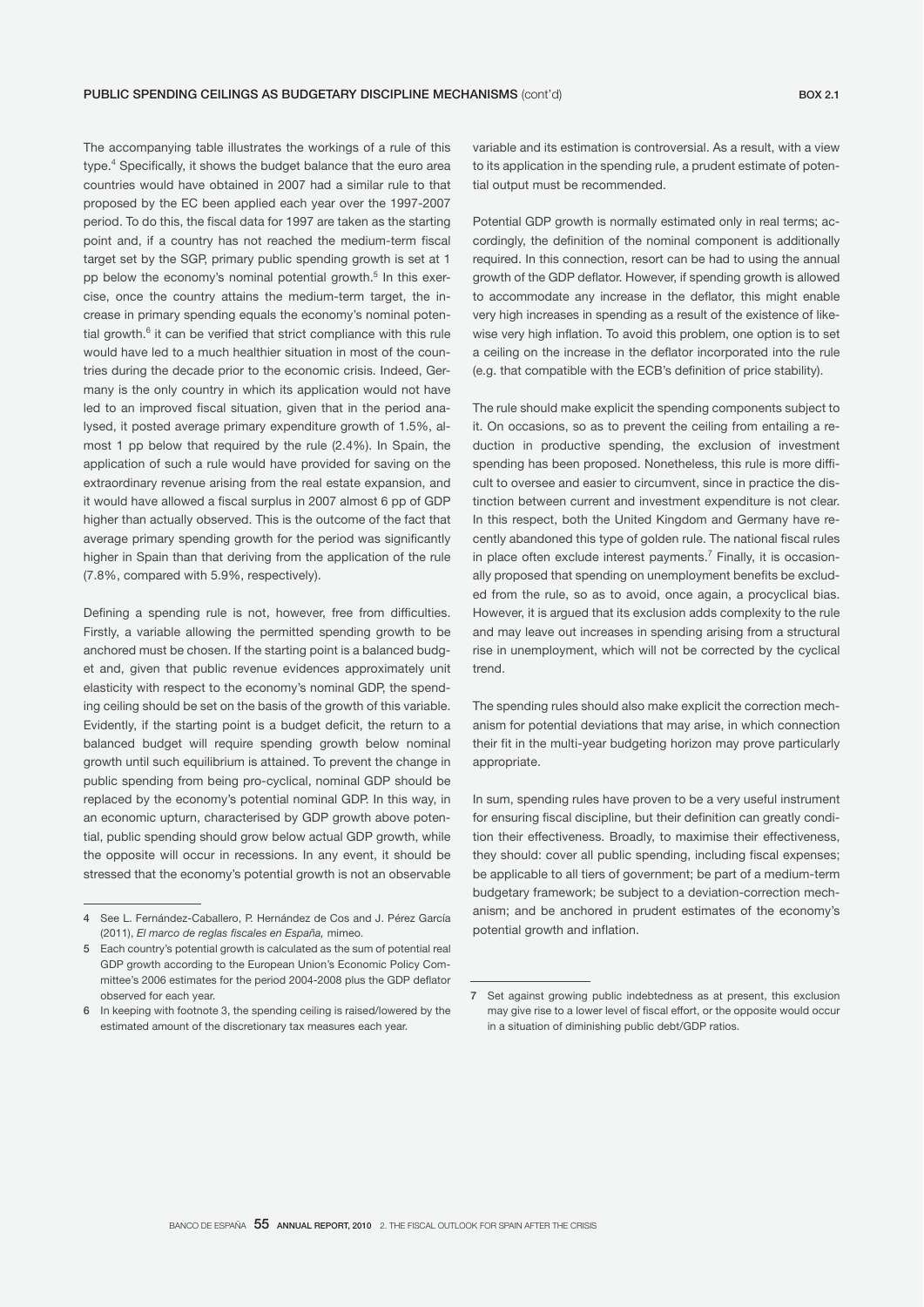Given the effectiveness of these limits on spending growth - which have enabled the State's budgetary deviations to be reduced, setting aside the exceptional period of economic crisis<sup>16</sup> - and, above all, the decentralised nature of public spending in Spain, this type of rule should be extended to regional and local government, in particular to the former, where spending overruns compared with budget projections have been systematic and exceeded 3% per annum between 1984 and 2007. Further, even in the case of the ceiling on State spending, its definition may be better defined so that it is not only in terms of budgetary accounting, but also in National Accounts terms, and that it is anchored in a macroeconomic indicator, such as the trend growth of nominal GDP.

In this respect, Spain's recently updated Stability Programme commits to including a spending rule in the Budgetary Stability Law, of similar characteristics to the European Commission's recent proposal (see Box 2.1). Under this rule, budgeted and actual general government spending may not exceed the medium-term reference growth rate of the Spanish economy. Moreover, spending may only exceed that set under this rule if permanent revenue-increasing measures are adopted; in turn, regulatory changes entailing permanent losses in revenue will automatically lead to a downward revision of the spending threshold. The spending rule will be directly applicable to central and local government, and the government will pursue its adoption by the regional governments.<sup>17</sup>

The fiscal rules should include appropriate mechanisms to enforce their application or, in

Moreover, the mechanisms for enforcing the rules should be strengthened...

the event of a breach, to correct this. In Spain's case, the Stability Law allows deviations from the limits set whereby, if they arise, the level of government responsible is obliged to submit a plan for their correction, which in the case of the regional governments should be approved by the Fiscal and Financial Policy Council. It is further established that, if as a result of this breach Spain is sanctioned under the SGP, the level of government responsible will pay the commensurate portion of the sanction. In addition, the Stability Law allows central government to make authorisations for the issuance of regional government public debt conditional upon compliance with these objectives. Such conditionality is, in fact, that which has been applied over the past year, and its use should be viewed most favourably, despite it not being automatically applicable. In this respect, it should be recalled that greater automaticity in the setting of specific sanctions is one of the aims of the reform of the Stability Pact. Under Spanish legislation there is, however, no possibility of establishing sanctions, beyond those mentioned arising from non-compliance with the SGP. Looking ahead, such a possibility might be considered as an additional disciplining mechanism, although the evidence shows that it is not easy to define these in a way that makes their application effective.

... and the transparency of public finances should be increased, especially at the regional and local government level

Another key element of fiscal rules is transparency, as acknowledged in the Budgetary Stability Law. Accordingly, although the dissemination of data on State activity is abundant, detailed and with relatively short lags, this was not the case for most regional and local governments until recently. That limited the ability to exert timely control over their activity and accountability, and it is particularly dangerous at times such as the present, when a lack of information might result in a lack of market confidence.<sup>18</sup>

<sup>16</sup> See T. Leal and J. Pérez (2009), *Análisis de las desviaciones presupuestarias aplicado al caso del presupuesto del Estado,* Documentos de Trabajo, no. 0933, Banco de España.

<sup>17</sup> Moreover, the Stability Programme, in line with the proposed reform of the Stability Pact (which seeks to set greater store by public debt in the European fiscal surveillance procedure), mentions that stricter rules will be set for indebtedness, extending the monitoring thereof. This will refer not only to compliance with the rules on debt as defined in the Excessive Deficit Protocol, but also to other financial liabilities.

<sup>18</sup> See T. Leal, D. Pedregal and J.J. Pérez "Short-term monitoring of the Spanish government balance", SERIEs-Journal of the Spanish Economic Association, 2, pp. 97-119.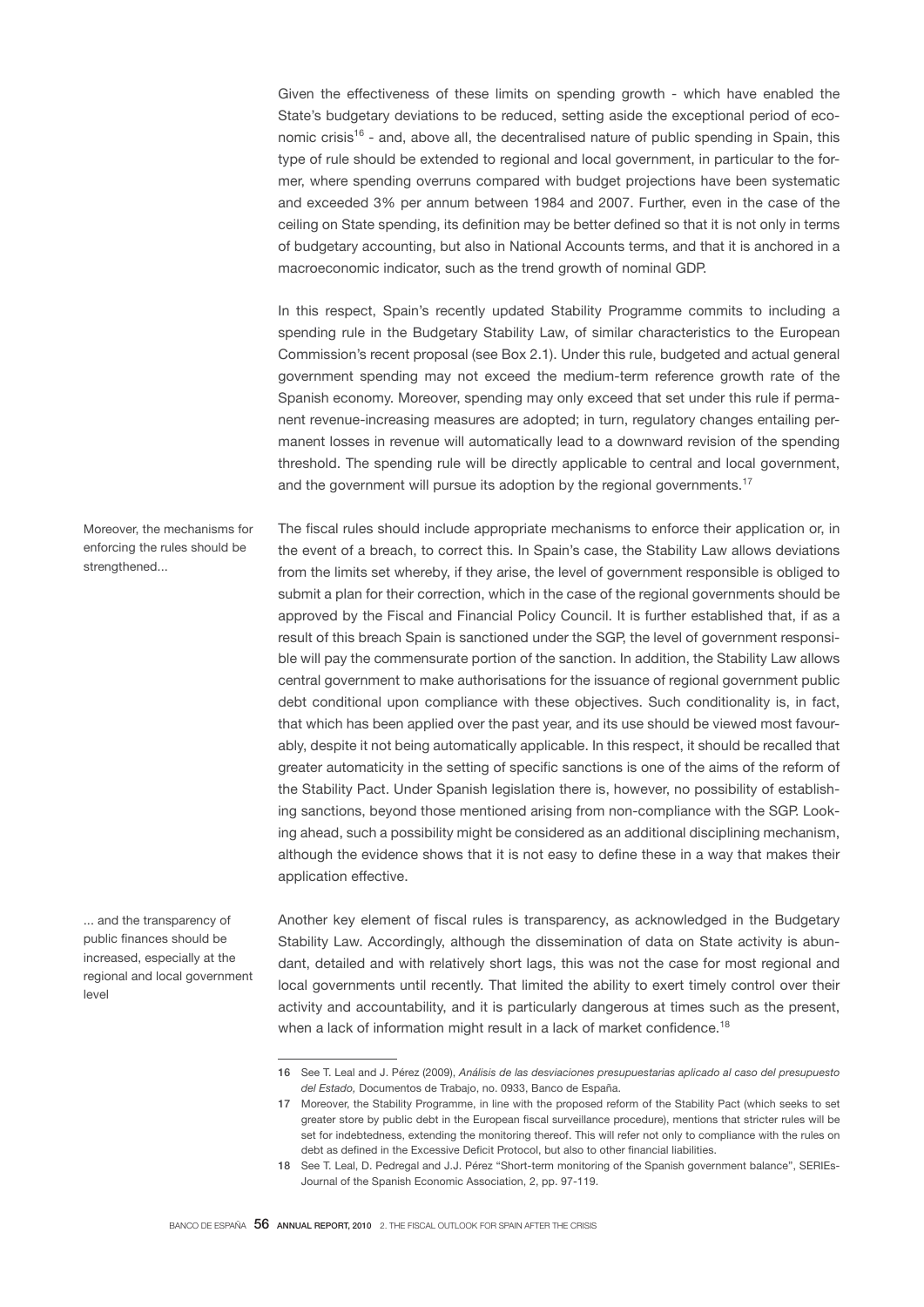To redress these shortcomings, in late 2010 the government began to publish information on the regional governments' budget outturn, individually and overall, on a quarterly basis (see Table 2.2). In any event, the regular publication of the budget outturn of regional governments as a whole, and on an individual basis, with the same periodicity, degree of detail, lag and accessibility as the State outturn, would be welcome. It would also be desirable to have some information, perhaps of a more aggregated nature, for the main cities, given their relative size compared with most of the regions. The latest Eurostat proposals to strengthen the Stability Pact statistically are, indeed, geared to increasing transparency.

Medium-term budgetary planning, necessitating the regular analysis of the structural dynamics of the various public revenue and spending captions and enabling those areas where room for rationalisation and adjustment is greater to be identified, may prove particularly appropriate when adjustment measures going beyond a temporary correction of imbalances are required. Indeed, the application of binding budgetary frameworks spanning several years is indicated in the literature as a positive factor in the application of fiscal adjustment plans, with the Netherlands a successful case in point in this connection. Greater importance should be given to medium-term budgetary planning

> In some cases, the full or partial delegation of fiscal policy decisions to an independent agency has also been discussed recently at the international level as a means of increasing discipline, although the attendant design and effectiveness of such a mechanism is not free from controversy (see Box 2.2).

For fiscal discipline, defining an appropriate framework for local and regional government is vital

In a highly decentralised system such as Spain's, achieving fiscal discipline comes up against the traditional problems of inter-government coordination. In this respect, in addition to extending fiscal rules to the lower tiers of government, the Stability Law includes a clause that establishes that the State shall not be responsible for financing the deficits or public debt of the lower levels of government.<sup>19</sup> This clause seeks to prevent the cost of inappropriate fiscal behaviour in one region from passing through to the rest or to central government, and its presence enables the capital markets to continue to exert a significant disciplining effect on the basis of distinguishing between the risk premia on the debt of the different governments.

In addition, achieving fiscal discipline also depends on some correspondence between the level of accountability governing regions' spending and their fiscal autonomy (fiscal co-responsibility), this being understood as the ability of the regions to generate revenue to fund such spending. Without this autonomy, the regions depend excessively on inter-governmental transfers, distorting the relationship that should exist between taxation and public spending. That makes it more unlikely that citizens will penalise the undisciplined behaviour of the authorities, the appearance being that regional spending is funded, at least in part, by non-residents in the region. Indeed, the empirical literature finds a positive relationship between the level of transfers received by the regions and their levels of public spending and budget deficit.<sup>20</sup> In Spain, although there has been a gradual increase in fiscal co-responsibility, this has only reached a scale and, above all, acquired significant characteristics in the latest financing arrangements: in these, the State guarantees on revenue growth were eliminated, the weight of tax receipts as a

<sup>19</sup> Specifically, the Single Additional Provision of the Budgetary Stability Law states that "the State shall not assume nor be accountable for the commitments of the regional governments, the local governments and the bodies linked or reporting to them,...".

<sup>20</sup> For the case of Spain, see I. Argimón and P. Hernández de Cos (2011), "Fiscal Rules and Federalism as Determinants of Budget Performance: an Empirical Investigation for the Spanish Case", Public Finance Review, 3 February.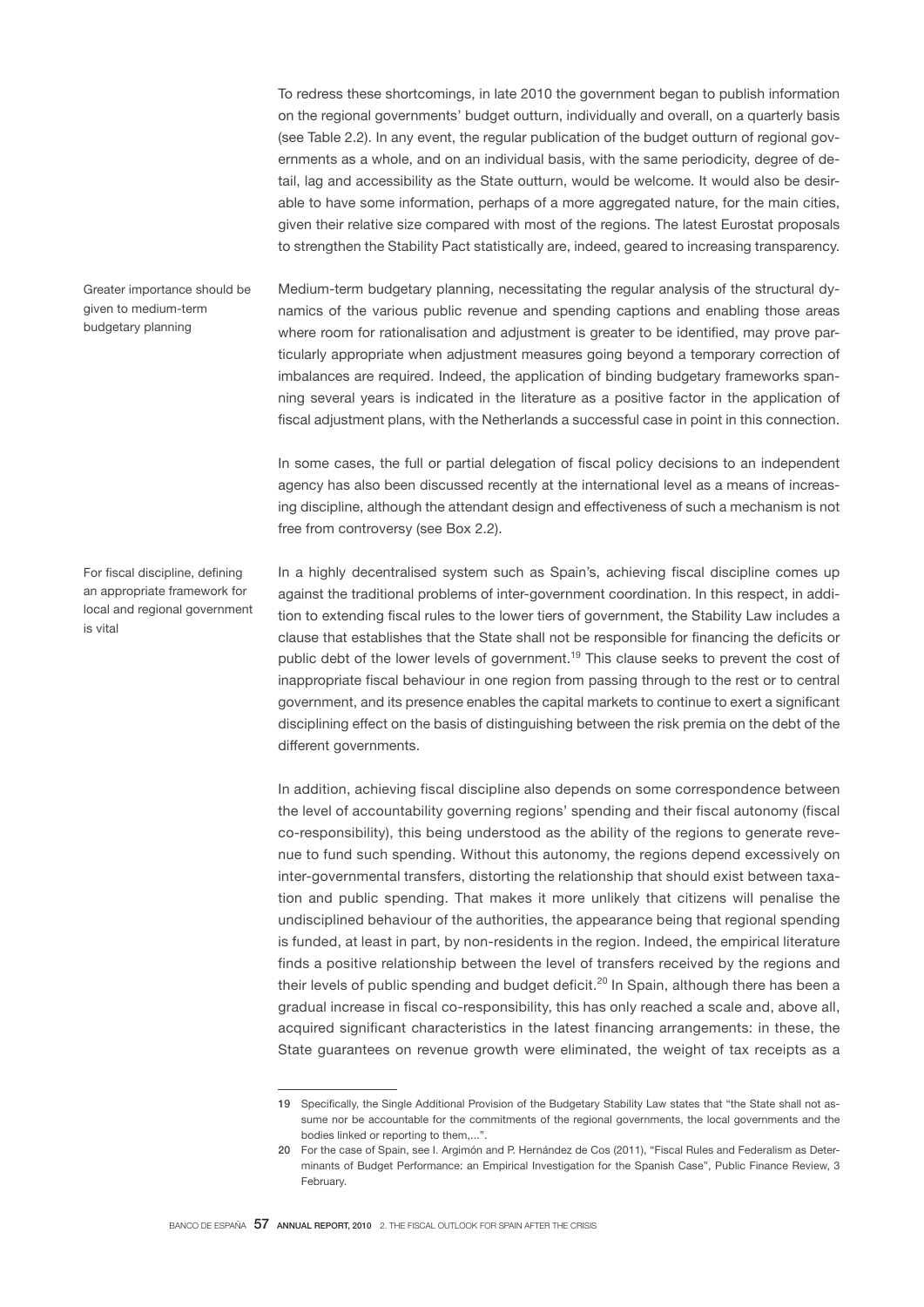## AVAILABILITY ON THE INTERNET OF INFORMATION FOR THE YEAR AS AT DECEMBER 2010 ON THE BUDGET OUTTURN FOR GENERAL GOVERNMENT, THE STATE, THE SOCIAL SECURITY SYSTEM AND THE REGIONAL GOVERNMENTS

|                                    | Coverage                   | Frequency   | Publication lag            | First year available                        | Accounting<br>framework  |
|------------------------------------|----------------------------|-------------|----------------------------|---------------------------------------------|--------------------------|
| <b>STATE</b>                       | Revenue and<br>expenditure | Monthly (a) | Approximately<br>one month | Cash basis: Jan 1988<br>Nat. Acc.: Jan 1995 | Nat. Acc.,<br>Cash basis |
| SOCIAL SECURITY                    |                            |             |                            |                                             |                          |
| Social Security System             | Revenue and<br>expenditure | Monthly (a) | Approximately<br>one month |                                             | Cash basis               |
| National Public Employment Service | Revenue and<br>expenditure | Monthly (a) | Approximately<br>one month | January 1984 (b)                            | Cash basis               |
| REGIONAL GOVERNMENTS               | Revenue and<br>expenditure | Quarterly   | Two months                 | 2010 Q4                                     | <b>Budget</b>            |

Since December 2010 the budget outturn figures have been published uniformly on a quarterly basis for the regional governments, in aggregate form and individually.

TABLE 2.2

| Other regularly published data (c): |                            |                          |                               |                                         |                          |
|-------------------------------------|----------------------------|--------------------------|-------------------------------|-----------------------------------------|--------------------------|
| Andalusia                           | Revenue and<br>expenditure | Quarterly                | Approximately<br>one month    | 2008                                    | Cash basis               |
| Aragon                              | $\qquad \qquad$            | $\overline{\phantom{0}}$ | $\overline{\phantom{0}}$      | $\overline{\phantom{0}}$                | $\overline{\phantom{0}}$ |
| Asturias                            | $\overline{\phantom{0}}$   |                          | $\overline{\phantom{0}}$      | $\overline{\phantom{0}}$                | $\overline{\phantom{0}}$ |
| <b>Balearic Islands</b>             |                            |                          | $\overline{\phantom{0}}$      |                                         |                          |
| Canary Islands                      | Revenue and<br>expenditure | Quarterly                | Approximately<br>one month    | 1990                                    | Cash basis               |
| Cantabria                           | Revenue and<br>expenditure | Monthly                  | Approximately<br>one month    | 2006 (half-yearly from<br>2001 to 2005) | Cash basis               |
| Castile-La Mancha                   | Revenue and<br>expenditure | Quarterly                |                               | 1999                                    | Cash basis               |
| Castile-León                        | Revenue and<br>expenditure | Monthly                  | Approximately<br>one month    | November 2009<br>(quarterly from 1991)  | Cash basis               |
| Catalonia                           | Revenue and<br>expenditure | Monthly                  | Approximately<br>twomonths    | 2007                                    | Cash basis               |
| Extremadura                         |                            | $\overline{\phantom{0}}$ |                               | $\overline{\phantom{0}}$                |                          |
| Galicia                             | Revenue and<br>expenditure | Quarterly                | Approximately<br>four months  | 2002 Q1                                 | Cash basis               |
| La Rioja                            | $\overline{\phantom{0}}$   |                          | $\overline{\phantom{0}}$      | —                                       | $\overline{\phantom{0}}$ |
| Madrid                              | Expenditure                | Monthly                  | Approximately<br>two months   |                                         | Cash basis               |
| Murcia                              | $\overline{\phantom{0}}$   |                          | $\overline{\phantom{0}}$      | $\overline{\phantom{0}}$                | —                        |
| Navarre                             |                            |                          |                               |                                         |                          |
| <b>Basque Country</b>               | Revenue and<br>expenditure | Quarterly                | Approximately<br>two months   | 2004 Q2 (annual from<br>2000)           | Cash basis               |
| Valencian Community                 |                            |                          |                               |                                         |                          |
| <b>GENERAL GOVERNMENT</b>           | Revenue and<br>expenditure | Quarterly                | Approximately<br>three months | 2000                                    | Nat. Acc.                |

SOURCES: IGAE, Administración de la Seguridad Social, Economics and Statistics Offices and Official Gazettes of each of the regional governments.

a The publication of the December figure for the State, Social Security System and National Public Employment Service has a lag of over one month.

b The Social Security System and National Public Employment Service figures prior to this date were published quarterly.

c Search made on public services as at 10 December 2010. The sources consulted were the websites of the Economics and Statistics Offices and Official Gazettes of each of the regional governments.

d Initial publications on the Canary Islands budget outturn only included revenue.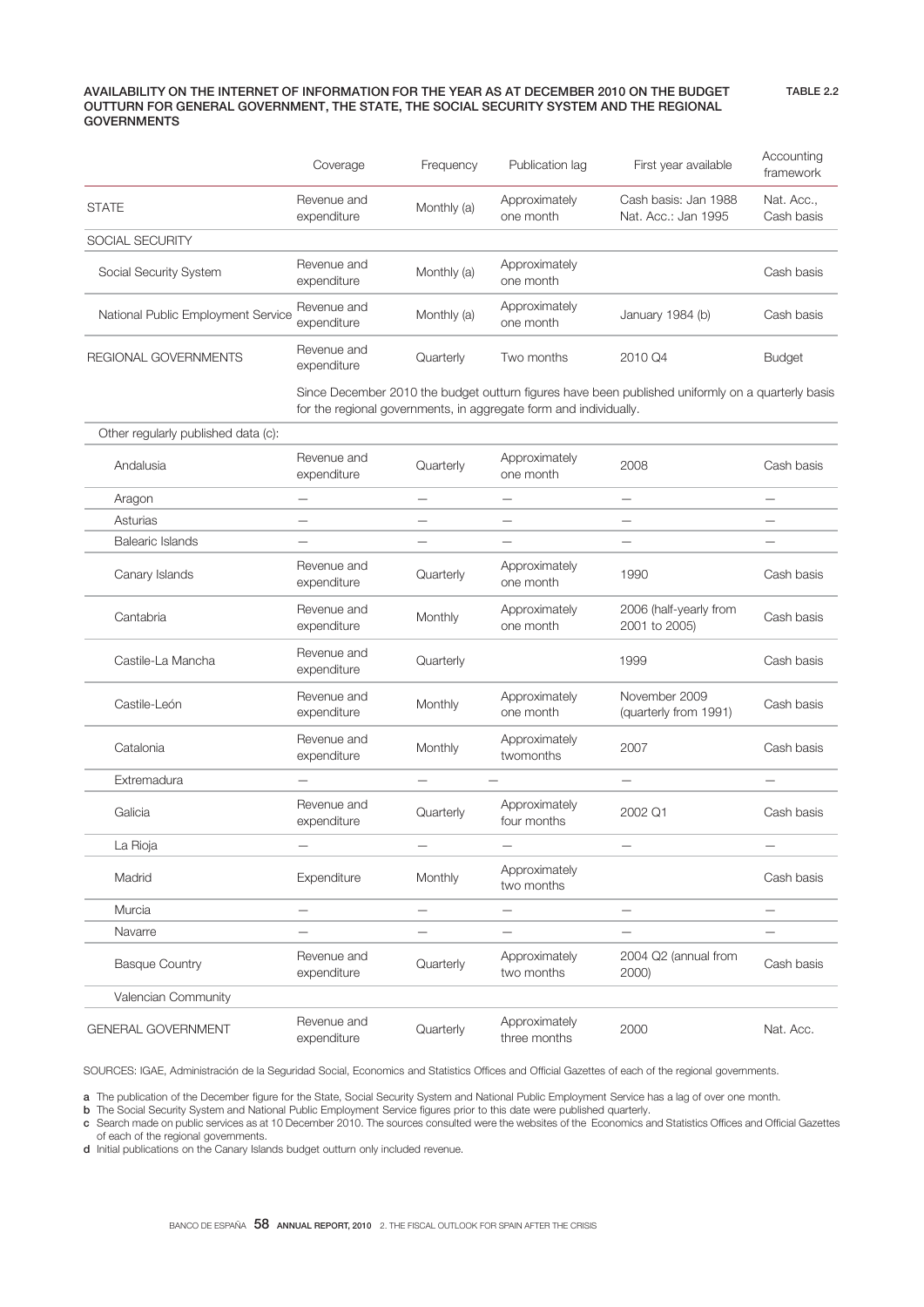In the ongoing reform of euro area economic governance rules and institutions, changes to the institutional framework for fiscal policy decisions are a priority. In this respect, two recommendations currently under consideration<sup>1</sup> are to reinforce the independence of European fiscal policy supervision, through the creation of an independent European fiscal agency under the control of the Eurogroup, and to broaden national fiscal frameworks through the creation of independent budget offices or fiscal oversight agencies in all the member countries.

The taxonomy of these independent fiscal agencies distinguishes two main types.<sup>2</sup> First, there are *fiscal councils* with an analytical or forecasting role, which act as reference points, counterweights or guarantors of orthodox fiscal policy conduct and of compliance with the existing fiscal rules. Second, there are *independent fiscal authorities* which can influence budget balance directly by controlling some operational fiscal policy instrument.

The main theoretical reason for delegating a public decision to an independent authority is the existence of time inconsistency, i.e. a situation where short-term decisions are taken without considering their long-term consequences. In the case of monetary policy, *inflation bias* can be reduced by delegating control of operational monetary tools to an independent central bank with a clear price stability objective.

In the case of fiscal policy there may be a *deficit bias*, especially in the context of a monetary union $^3$ , but the delegation of fiscal instruments is less common, given the limited consensus regarding the optimal levels of public spending and revenue. However, an example of delegation of fiscal levers to non-government authorities occurs in the management of sovereign wealth funds. In democratic countries, these funds are used to smooth public spending and taxes over time, and they are governed by a framework similar to the delegation of monetary policy, as summarised in the IMF's "Santiago Principles".4 Under these principles, sovereign funds should have a mandate that defines their objectives and confers them operational independence from the Finance Ministry, subject to rules of transparency in their conduct. Further, central banks usually act as guarantors of the independence of sovereign funds: for instance, a division of the Norgesbank manages the Norwegian funds, while the Central Bank of Chile appoints the management committees of the Chilean funds.

In the euro area, the role of the European Commission in the application of the Stability and Growth Pact (SGP) can be seen as an example of delegation of fiscal responsibilities to a supranational agency. Nonetheless, the operation of the SGP has been complicated by a lack of effective tools to ensure fiscal discipline *ex ante*, as opposed to sanctioning indiscipline *ex post*; moreover, the empirical evidence suggests that an independent fiscal agency should be a national body, given the importance of specific knowledge of domestic fiscal conditions. Consistent with these arguments, many economists have proposed designs for possible independent fiscal authorities that would be mandated to ensure budget balance, and would be delegated effective operational control of some fiscal instruments to achieve this. Proposed instruments include changing VAT or income tax rates, without Parliamentary intervention, when budgetary or economic circumstances so require, or imposing across-the-board spending cuts if legislators approve a budget inconsistent with the mandated deficit level.<sup>5</sup>

However, in practice most independent fiscal bodies today take the form of advisory councils. Their mandates range from the preparation of budgetary and macroeconomic forecasts to the evaluation of government policy proposals. Historical evidence suggests that these councils may reduce deficit bias if they intervene directly in the budgetary process with their own normative recommendations, and that they can reinforce the impact of fiscal rules, laws or objectives.<sup>6</sup> Examples come from the United States, where Congressional Budget Office forecasts were used to calculate the fiscal adjustments needed to offset new spending programmes; from the Netherlands, where party platforms are based on the macroeconomic forecasts of the fiscal council, which also evaluates the fiscal agreements of coalition governments; and also from Chile, where two mutually independent panels monitor the maintenance of a structural surplus of 1% of GDP over the economic cycle. Another relevant role played by some independent fiscal agencies is to act as a neutral referee between central and regional governments, as stipulated, for example, by a recent reform in Australia.<sup>7</sup>

In Spain's case, one new institutional feature this year is the establishment of the OPCG (Parliamentary Budgetary Office)<sup>8</sup>, which is intended as an advisory body for Parliament, designed to monitor and verify budget implementation. The specific role of the OPCG has still to be defined in detail.

<sup>1</sup> ECB (2010), "Reinforcing Economic Governance in the Euro Area", June.

<sup>2</sup> See X. Debrun, D. Hauner and M. Kumar (2009), "Independent fiscal agencies", Journal of Economic Surveys, 23 (1), pp. 48-81, and L. Calmfors and S. Wren-Lewis (2011), What should fiscal councils do?, CESifo WP3382.

<sup>3</sup> See A. Velasco (1999), "A Model of Endogenous Fiscal Deficits and Delayed Fiscal Reforms", in J. Poterba and J. Von Hagen (eds.), Fiscal Institutions and Fiscal Performance, University of Chicago Press, and R. Beetsma and R. Bovenberg (1999), "Does monetary unification lead to excessive debt accumulation?", Journal of Public Economics ,74, pp. 299-325.

<sup>4</sup> International Working Group of Sovereign Wealth Funds (2008), Generally Accepted Principles and Practices, October.

<sup>5</sup> See J. Von Hagen and I. Harden (1995), "Budget processes and commitment to fiscal discipline", European Economic Review, 39, pp. 771-779; S. Wren-Lewis (2002), Fiscal policy, inflation, and stabilisation in EMU, mimeo, University of Exeter; L. Calmfors (2003), "Fiscal policy to stabilise the domestic economy in the EMU: what can we learn from monetary policy?", CESifo Economic Studies, 49 (3), pp. 319-353, and C. Wyplosz (2005), "Fiscal policy: institutions versus rules", National Institute Economic Review, 191, pp. 70-84.

<sup>6</sup> See Debrun et al. (2009), op. cit., and Calmfors and Wren-Lewis (2011), op. cit.

<sup>7</sup> Council of Australian Governments (2010), Charter, "COAG Reform Council", 30 June 2010.

<sup>8</sup> Law 37/2010 of 15 November 2010 on the creation of the Parliamentary Budgetary Office.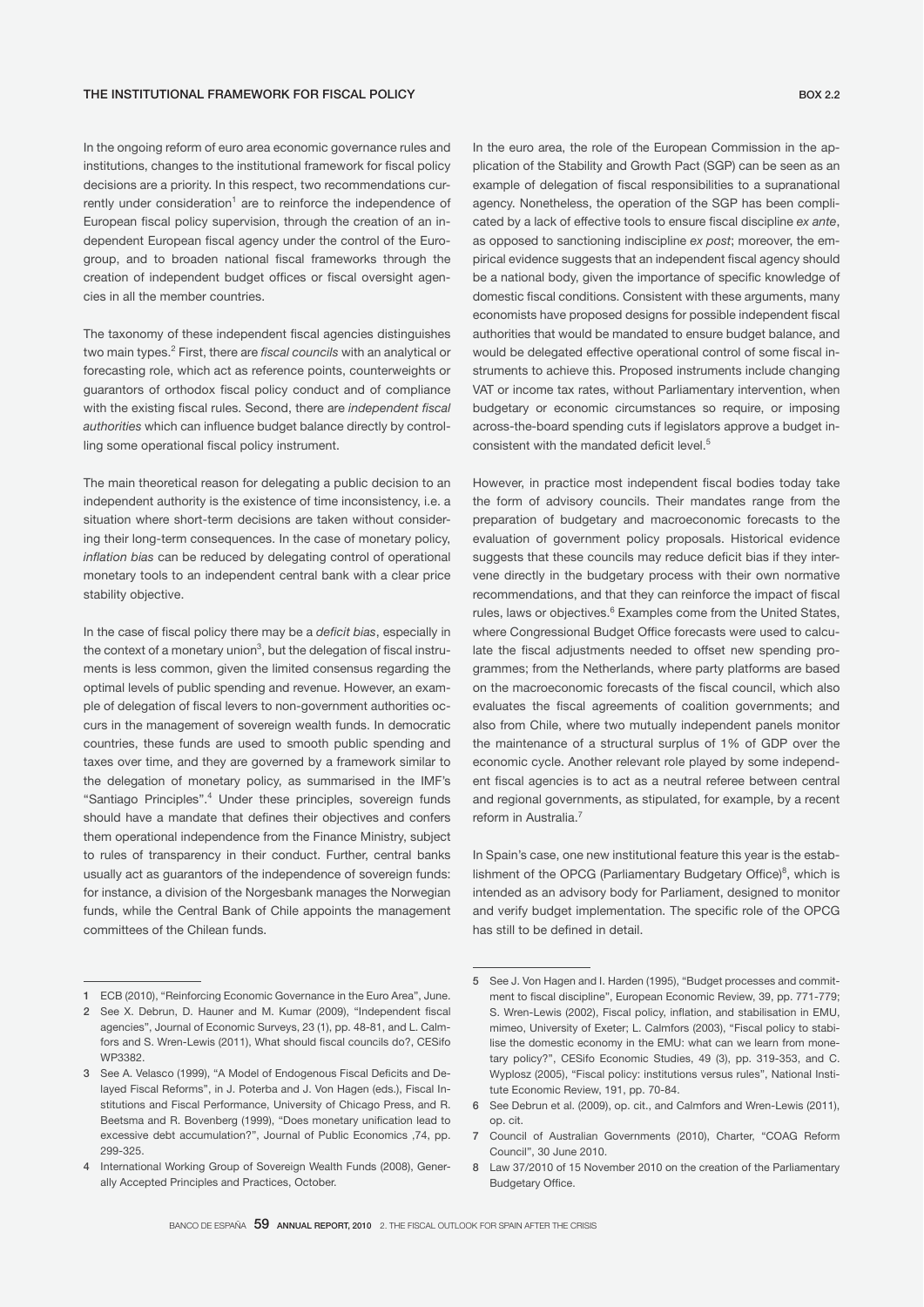## MAIN FEATURES OF THE NEW FINANCING ARRANGEMENTS FOR THE ORDINARY-REGIME REGIONAL **GOVERNMENTS**

TABLE 2.3

| TAXES TRANSFERRED (percentages transferred under previous arrangements in brackets)                                                                                                                                                                          | % transferred | Normative<br>capacity |  |  |  |  |  |
|--------------------------------------------------------------------------------------------------------------------------------------------------------------------------------------------------------------------------------------------------------------|---------------|-----------------------|--|--|--|--|--|
| <b>DIRECT TAXES</b>                                                                                                                                                                                                                                          |               |                       |  |  |  |  |  |
| Personal income tax                                                                                                                                                                                                                                          | 50(33)        | Yes                   |  |  |  |  |  |
| Estate duties                                                                                                                                                                                                                                                | 100(100)      | <b>Yes</b>            |  |  |  |  |  |
| <b>INDIRECT TAXES</b>                                                                                                                                                                                                                                        |               |                       |  |  |  |  |  |
| <b>VAT</b>                                                                                                                                                                                                                                                   | 50(35)        | <b>No</b>             |  |  |  |  |  |
| Manufacturing duties                                                                                                                                                                                                                                         | 58 (40)       | <b>No</b>             |  |  |  |  |  |
| Retail sales of hydrocarbons                                                                                                                                                                                                                                 | 100 (100)     | Yes                   |  |  |  |  |  |
| Electricity                                                                                                                                                                                                                                                  | 100 (100)     | <b>No</b>             |  |  |  |  |  |
| Transfer tax and stamp tax                                                                                                                                                                                                                                   | 100 (100)     | <b>Yes</b>            |  |  |  |  |  |
| Car registration                                                                                                                                                                                                                                             | 100(100)      | <b>Yes</b>            |  |  |  |  |  |
| Gaming tax                                                                                                                                                                                                                                                   | 100(100)      | <b>Yes</b>            |  |  |  |  |  |
| <b>GUARANTEE FUND</b>                                                                                                                                                                                                                                        |               |                       |  |  |  |  |  |
| Amount in base year: the regional governments contribute 75% of taxes transferred in normative terms and the State contributes an<br>amount of around 0.8% of GDP.                                                                                           |               |                       |  |  |  |  |  |
| The Fund is distributed by regional government on the basis of adjusted population (population 30%, equivalent protected population<br>38%, population over 65 8.5%, population 16 and under 20.5%, surface area 1.8%, dispersion 0.6%, island status 0.6%). |               |                       |  |  |  |  |  |
| In future years the regional government contribution changes in step with tax takings, the State contribution according to the ITE (a) and<br>the adjusted population is re-calculated year by year.                                                         |               |                       |  |  |  |  |  |
| <b>SUFFICIENCY FUND</b>                                                                                                                                                                                                                                      |               |                       |  |  |  |  |  |

 Amount in base year: net borrowing of each regional government (including share in the additional State contribution to the system, around 0.7% of GDP), less financing by taxes transferred in normative terms and less net share in the Guarantee Fund.

In future years, the Fund changes according to the ITE (a).

REGIONAL CONVERGENCE FUNDS

 Two new funds are created: the Competitiveness Fund (0.2% of GDP in the base year) and the Cooperation Fund (0.1% of GDP in the base year).

The Competitiveness Fund is annually distributed among the regional governments on the basis of adjusted per capita financing below the average or below their fiscal capacity, on the basis of their relative adjusted population.

 The Competitiveness Fund is annually distributed among the regional governments whose per capita GDP is below 90% of the average, whose population density is less than 50% of average density or, given population growth that is lower than 90% of the average, whose population density per square kilometre is lower than the figure resulting from multiplying the average density of the ordinary-regime regional governments by 1.25.

In future years both funds will change in step with the ITE (a).

SOURCE: Banco de España.

a The ITE comprises State takings for the year (excluding tax resources transferred to the regional governments), personal income tax, VAT and excise duties on beer, wine and fermented beverages, on intermediate products, on alcohol and derivative beverages, on hydrocarbons and on tobacco products.

> proportion of total regional government revenue increased, with the dependence on State transfers diminishing, and regulatory powers over taxation were increased (see Table 2.3).

> However, some elements have still to be resolved. The first arises from the lack of stability of the system, which has given rise to high incentives for the regional governments to promote negotiation processes as a means of increasing the volume of financing acquired. Also contributing to this instability of the financing agreements is the complexity of the arrangements, which hampers anticipating how they may unfold over time and, indeed, setting a specific annual amount, which only depends on actual tax receipts with a time lag. The second element, associated with the first, arises from the way in which the regional governments' guaranteed spending is determined, since in negotiations it has al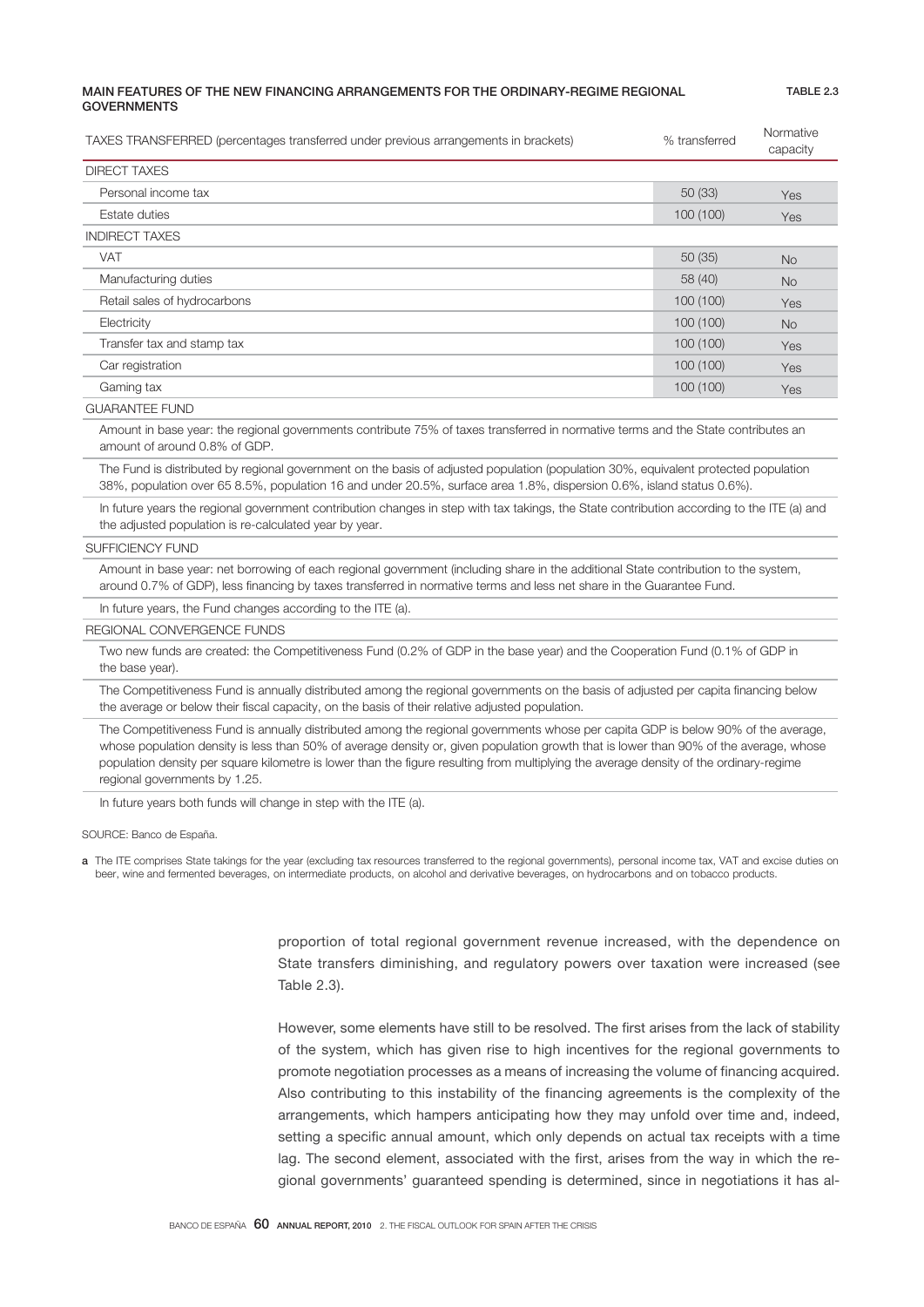ways been chosen to take the previous financing level as the base figure. That offers assurances to all the regional governments that, in the year taken as the base, they will see no decline in their resources. Looking ahead, it would be desirable, on one hand, to have a more stable financing system and, on the other, to use some objective method of calculating the regional governments' actual spending needs. Such a method would assess current effective spending, it would add greater objectivity to the system and it would eliminate the incentives to periodically reconsider agreements that take the previously attained level of financing as their basis.

Taking the long view, the key factor for fiscal sustainability in Spain and in other developed countries is the impact on public finances of population ageing, which will push both pensions spending and health care and dependency spending upwards. Accordingly, ensuring the long-term sustainability of public finances involves, first, reforming the pensions system. This reform is particularly appropriate in the short term, since significant positive effects in terms of confidence may ensue from it, whereas its repercussions on demand are very limited. And regard should be had to its positive influence on the economy's potential growth, via the increase in participation rates, in particular those of the oldest cohorts. 4.2 PUBLIC SPENDING To ensure fiscal stability, pensions reform is pivotal...

... and must act on the actual retirement age and on the commensurateness of contributions to pensions, as the recent draft reform proposes

Since the increase in spending is due essentially to the rise in life expectancy and to the subsequent impact on the dependency ratio, the sustainability of the system necessarily entails raising the retirement age, restricting early retirement and encouraging a longer working life. The same considerations, along with reasons relating to fairness and encouraging participation in the labour market, also advise moving towards the proportionality of contributions paid in throughout working life to the pension received, in which connection the number of years of contributions for the calculation of the amount of the pension (the regulatory base) must be raised significantly, which would bring us closer into line with other European countries (see Table 2.4).

The draft legislation on the reform of the public pension system submitted by the government to Parliament in March 2011 marks progress in both directions, and on the projections available, it will bring about a significant saving on the increased expenditure envisaged (see Box 2.3).

The reform also includes a factor of sustainability as from 2027, which should be instrumental in the revision every five years of the fundamental parameters of the system in terms of the differences between the trend of life expectancy for the population at the age of 67 from the year 2027 to the year in which the revision is made. The prompt definition of this factor of sustainability and the bringing forward of its application from the envisaged date (2027) are particularly important, and should avoid successive rounds of negotiations on the adaptation of the parameters, which are so difficult to agree on.

Some European countries have already introduced similar measures (see Table 2.4). In some (Finland, Italy and Portugal), the factor of sustainability depends on changes in life expectancy, whereas in Germany the deciding factor is the ratio of pensioners to workers paying contributions. In the cases of Finland and Italy, it only affects the calculation of new pensions; in Germany's case, meanwhile, the factor of sustainability affects new pensions and the way in which previous pensions are updated. In most cases, the adjustment of the social security system parameters is automatic, except in Austria, where changes in life expectancy are only taken as an indicator of the need to activate the adjustment.

The introduction of a factor of sustainability is particularly important...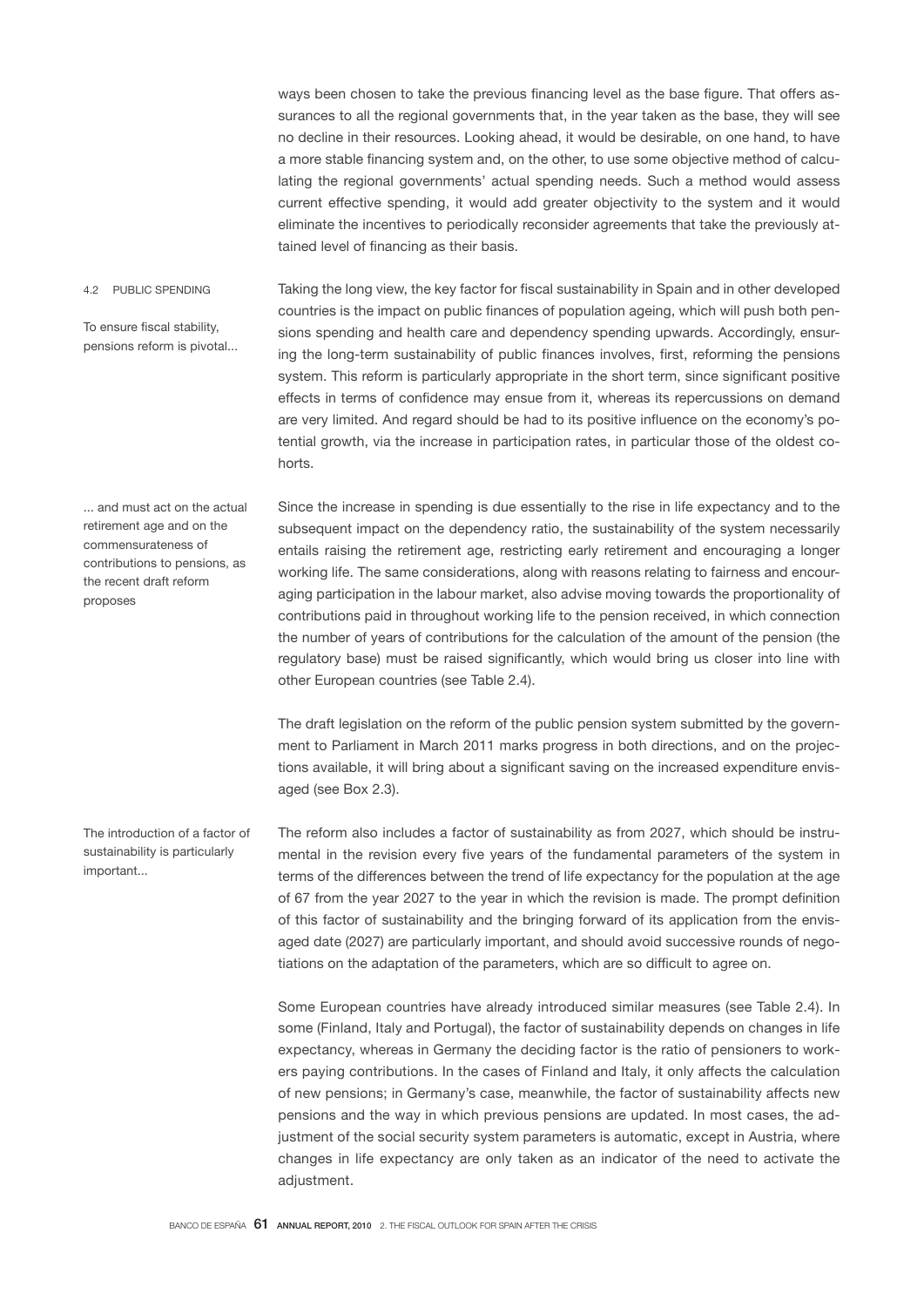### THE REFORM OF THE PENSIONS SYSTEM BOX 2.3

In March 2011, the government submitted to Parliament the draft law on the reform of the public pensions system, containing proposals to amend some of its main parameters. Firstly, the retirement age is to be generally raised to 67 (compared with 65 at present). The extension will be progressively applied in the period from 2013 to 2027, at a rate of one month per year up to 2018 and two months a year from 2019. However, workers who have contributed to the system for 38 years and six months may continue to retire at the age of 65.

The reform also states that, from the age of 63, there is a possibility of taking early retirement provided 33 years' contributions have been made. In each case an annual reduction factor of 7.5% for each year ahead of the new ordinary retirement age shall be applied, although in these cases no top-up to the minimum pension will be applicable. The only exception to this rule has it that the minimum age (63) may be reduced to 61 in crisis situations.

The second notable feature of the reform is the lengthening of the period used to calculate the amount of the pension (the "regulatory base") from 15 to 25 years (immediately prior to retirement). This will be progressively phased in at a rate of one year per annum from 2013 to 2022. 37 years' contributions will be necessary to qualify for 100% of the regulatory base of the pension, whereby the first 15 years of contributions will entitle pensioners to 50%, while the remaining 50% will be obtained proportionately between 15 and 37 years' contributions, the calculation being made monthly. In this case a transitional period has also been set, commencing in 2013 and concluding in 2027. It is further established that, in the event of gaps in contributions, those relating to the first 24 months shall be topped up with the minimum contribution base, and those exceeding 24 months, with 50% of the base. That is in contrast to the current legislation, where all gaps are supplemented with the minimum base.

The reform introduces a sustainability factor as from 2027, with the aim of maintaining the proportionality of contributions to expected system benefits. In this connection, every five years the system's fundamental parameters will be revised on the basis of the differences observed between the population's life expectancy at the age of 67 as at the year in which the revision is made and life expectancy at 67 in 2027, using to this end the projections made by the competent government agencies. Finally, under certain conditions, the reform enables women who have interrupted their working life to have a baby or to adopt to bring forward their retirement age ahead of 67, by a proportion of nine months per child, for a maximum of two years. New incentives are also provided to prolong working life,

together with greater safeguards for university and vocational training programmes, so that the entities and companies funding such programmes will have to contribute to the Social Security system for programme beneficiaries.

As regards the potential impact of this reform, information from the MCVL (Continuous Survey of Working Life) shows that a signifi-

cant proportion of individuals retire at present having contributed for more than 38 years and six months. Under the new regulations, these individuals may continue to retire at 65 and, therefore, they would not be affected by the higher retirement age. In particular, since 1998 the percentage of individuals who have retired at the age of 65 or less and with years of contribution more than or equal to 39 years has held relatively stable at a figure close to 50%.

In terms of the breakdown by sex, this percentage is higher in the case of men (around 61%) than in that of women (20% in 2009). The percentage in the case of women can be seen to be on a mildly growing trend, rising from 12% in 1998 to 20% in 2009; accordingly, in the future, the increase in female participation might exert slight upward pressure on this percentage, raising the number of people who might take retirement at 65.

With regard to skills, the group of highly skilled workers evidences a slightly lower percentage than the rest, due possibly to the fact that a higher level of educational attainment is associated with entering the labour market at a later age. Looking ahead, insofar as this high-skills group continues to increase, there might be a reduction in the percentage of people who can take retirement at 65.

In sum, no clear trends are apparent in changes in the percentage of individuals who, aged 65 or less, and with 39 years' contributions or more, have retired in recent years. With a view to the future, if these percentages hold, the increase in the legal age of retirement by two years, from 65 to 67, would give rise to an impact of around 1.1 years on average on top of the actual retirement age. In any event, the increase in the female participation rate might drive this percentage upwards, while the presumed increase in the population's level of educational attainment would have the opposite effect.

As to how the average pension will be affected by the increase in the number of years' contributions taken into account in calculating the regulatory base and the new treatment accorded to gaps in contributions, information drawn from the MCVL can be used to estimate the impact that would arise from these changes had the new regulations (those corresponding to the final year of the transitional period, 2022) been applied to actual retirements in 2008. To do this, the regulatory bases of the generation that was born in 1943 and which retired in 2008 are estimated. For this group it is obtained that the application of the reform would have brought about an average reduction in pensions of 4.7%. This reduction cannot, however, be taken as an estimate of the impact of the reform on future pensions since, among other matters, individuals might change their behaviour, increasing for instance their participation in the labour market, as a result of the reform.

Calibrating the long-term effects of such a far-reaching reform of the parameters of the pensions system is a complex task and one subject to the uncertainty of the many assumptions that must be made. Possible exercises include estimates with a general equilibrium model, calibrated for the Spanish economy, with overlapping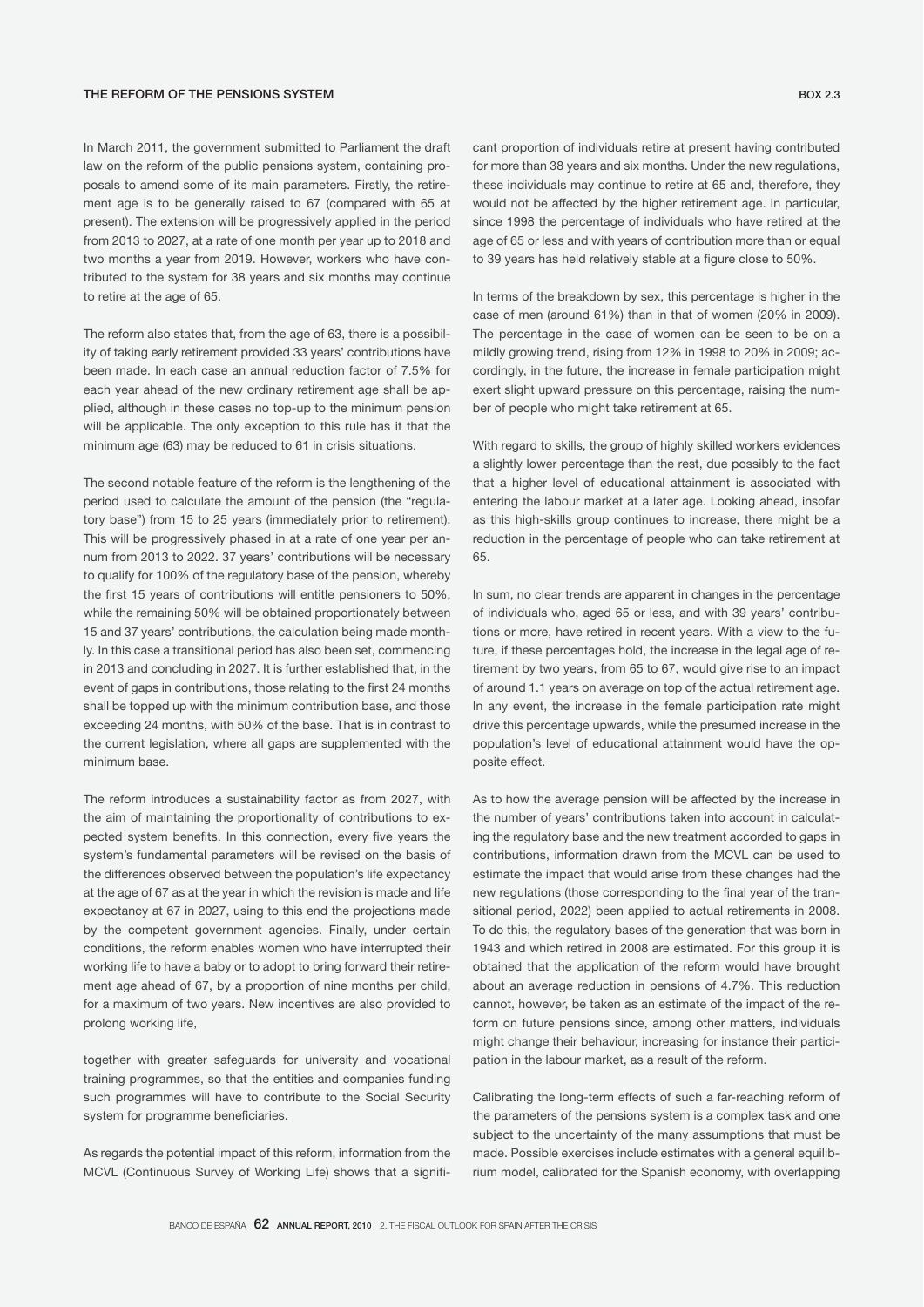generations of economic agents that take optimal consumption, saving, work and investment decisions. These estimates are comparable with those made by the European Commission's Economic Policy Committee, which show an increase in contributory pension spending of 6.3 pp of GDP between 2009 and 2060, insofar as they are based on the same population projections to 2060 (those made by Eurostat and which are known under the name of EUROPOP 2008) and the same projection on total factor productivity, which is a determinant of the future course of GDP and, therefore, of the sustainability of the Social Security system.

Specifically, a simulation has been made of the impact on future pensions spending of the estimated increase in the effective retirement age, the extension of the calculation period determining the

regulatory base and the modification of the scale of percentages according to the number of years' contributions. The results of the simulations show that the effect of these changes might entail a saving of around 40% on the projected increase in pensions spending relative to GDP from 2009 to 2060 (see accompanying table). Consequently, the reform is a major step towards easing the effects of population ageing. The results are in line with those estimated in other papers, including the government's official estimate. Moreover, these effects of the reform might become wider following the activation of the sustainability factor, which would contribute to reducing pensions spending further if its application were to infer new changes to the system's parameters such as, for instance, increases in the number of years used to calculate the pension and/or the putting back of the effective retirement age.

#### THE IMPACT OF THE REFORM ON FUTURE PENSION SPENDING. A COMPARISON OF EXISTING ESTIMATES (%)

|                                                           | Increase in the<br>retirement age (1) | Lengthening of<br>calculation period (2) | Change in scale<br>(3) | Total effect<br>$(1) + (2) + (3)$ | Sustainability factor |
|-----------------------------------------------------------|---------------------------------------|------------------------------------------|------------------------|-----------------------------------|-----------------------|
| 2009-2050 period                                          |                                       |                                          |                        |                                   |                       |
| Government                                                | 15                                    | 15                                       | 8                      | 38                                | 15                    |
| Díaz-Saavedra et al. (2010= $(\Delta$ ret. 1.4 years) (b) |                                       |                                          |                        | 38                                |                       |
| De la Fuente and Doménech (2011)                          |                                       |                                          |                        | 40                                | –                     |
| Banco de España model ( $\Delta$ ret. 1 year) (c)         | 14                                    | 26                                       | 11                     | 43                                |                       |
| 2009-2060 period                                          |                                       |                                          |                        |                                   |                       |
| De la Fuente and Doménech (2011)                          |                                       |                                          |                        | 39                                |                       |
| Banco de España model ( $\Delta$ ret. 1 year) (c)         |                                       | 22                                       | 10                     | 37                                | –                     |

SOURCE: Banco de España.

a The results show the saving from each reform expressed as a percentage of the envisaged increase in spending without reform.

b The estimates of Díaz-Saavedra et al. (2010) include (1) and (2), but not (3). In these, the increase in the simulated retirement age is 1.4 years.

c In this model, the minimum frequency is annual. Accordingly, to approximate the estimated raising of the retirement age by 1.1 years, an increase of one year in the retirement age is simulated. Moreover, it should be borne in mind that the total effect of the reforms, i.e. the sum of (1), (2) and (3), is not equal to individual sum of each reform, owing to the interactions between them.

...whereas, with a view to enhancing transparency and system incentives, it would be desirable to move towards the proportionality of contributions to pensions

Some countries (Sweden, Italy and certain central and eastern European countries) have opted for more extensive reforms, such as the transition towards a system which, being unfunded, is based on the defined contribution principle. Under this principle, pensions are proportionate to the contributions made by each individual over the course of their working life, they are duly updated on the basis of demographic and economic developments, and they depend on their age at the time of retirement. This rule entails greater transparency in the calculation of pensions, which encourages labour participation, lengthens working life and, in this way, ultimately raises the ratio of pensions received to wages.

The dynamics of health spending are also worrying... The estimates available presage a strong increase in health spending as a result of population ageing, of around 1.6 pp of GDP to 2060.<sup>21</sup> An analysis of public spend-

<sup>21</sup> See European Commission and CPE (2009), "The 2009 Ageing Report: economic and budgetary projections for the EU-27 Member States (2008-2060)", European Economy, no. 2/2009.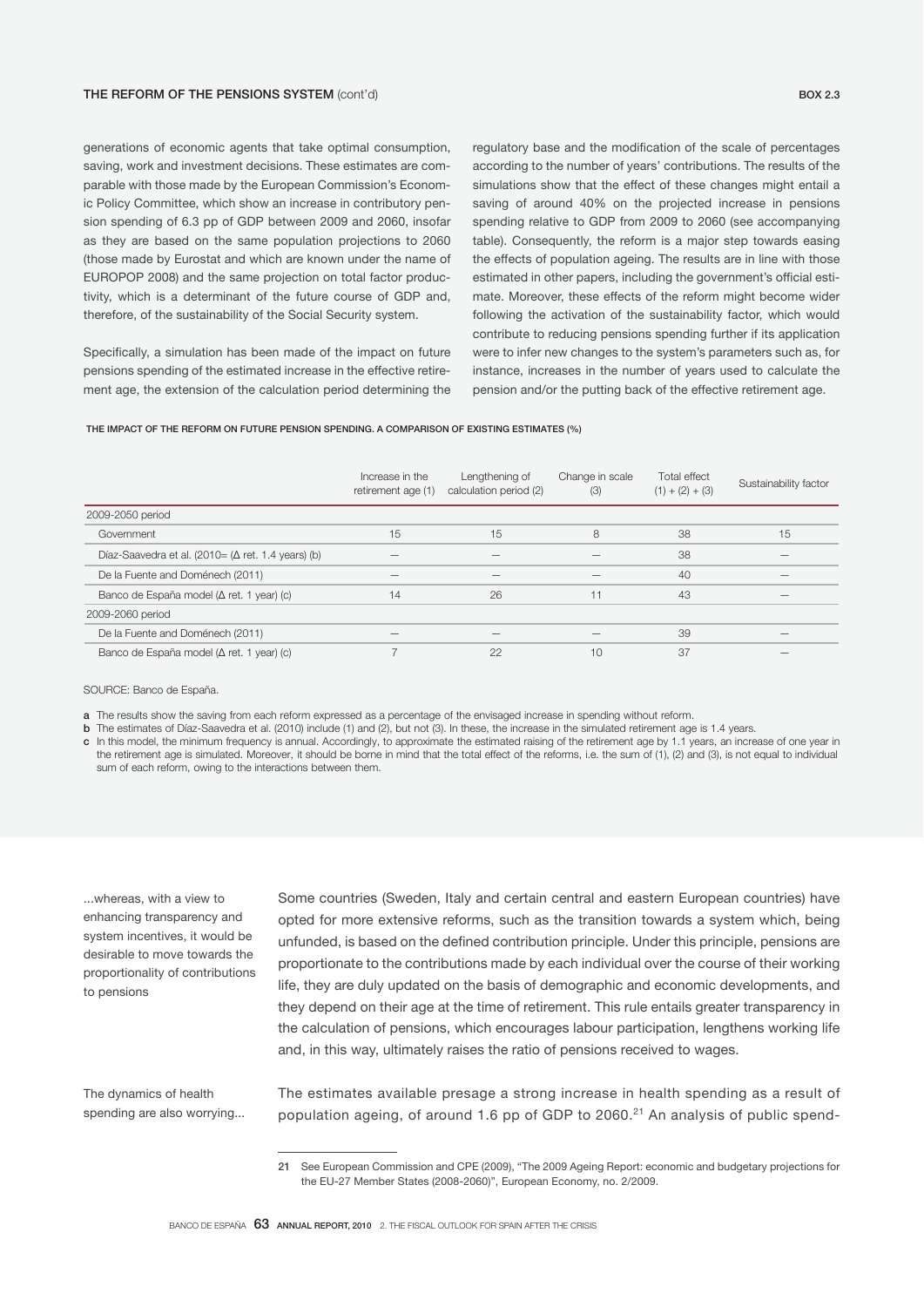### RECENT REFORMS TO PENSION SYSTEMS IN THE EU-15

|                                                                                                                                                                                                                                                                                                                           | Reforms to system parameters<br>Calculation of pensions                                                                                                                                                                                                                                                           |                                        |         |                                      |                            |                                                                                                                                                                                                                        | Structural reforms      |                      |
|---------------------------------------------------------------------------------------------------------------------------------------------------------------------------------------------------------------------------------------------------------------------------------------------------------------------------|-------------------------------------------------------------------------------------------------------------------------------------------------------------------------------------------------------------------------------------------------------------------------------------------------------------------|----------------------------------------|---------|--------------------------------------|----------------------------|------------------------------------------------------------------------------------------------------------------------------------------------------------------------------------------------------------------------|-------------------------|----------------------|
|                                                                                                                                                                                                                                                                                                                           |                                                                                                                                                                                                                                                                                                                   |                                        |         |                                      |                            |                                                                                                                                                                                                                        |                         |                      |
|                                                                                                                                                                                                                                                                                                                           | Retirement<br>age                                                                                                                                                                                                                                                                                                 | Incentives to<br>carry on<br>working   | Measure | Updating of<br>contribution<br>bases | Updating of<br>the pension | Sustainability<br>factor                                                                                                                                                                                               | Defined<br>contribution | Notional<br>accounts |
| Germany                                                                                                                                                                                                                                                                                                                   | X                                                                                                                                                                                                                                                                                                                 | X                                      |         |                                      | X                          | X                                                                                                                                                                                                                      |                         |                      |
| Austria                                                                                                                                                                                                                                                                                                                   | X                                                                                                                                                                                                                                                                                                                 | X                                      | X       | X                                    |                            |                                                                                                                                                                                                                        |                         |                      |
| Belgium                                                                                                                                                                                                                                                                                                                   | Χ                                                                                                                                                                                                                                                                                                                 | X                                      |         | $\times$                             |                            |                                                                                                                                                                                                                        |                         |                      |
| Denmark                                                                                                                                                                                                                                                                                                                   | X                                                                                                                                                                                                                                                                                                                 | X                                      |         |                                      |                            | X                                                                                                                                                                                                                      |                         |                      |
| Spain (a)                                                                                                                                                                                                                                                                                                                 |                                                                                                                                                                                                                                                                                                                   | $\times$                               |         |                                      |                            |                                                                                                                                                                                                                        |                         |                      |
| Finland                                                                                                                                                                                                                                                                                                                   |                                                                                                                                                                                                                                                                                                                   | X                                      | X       | X                                    | X                          | X                                                                                                                                                                                                                      |                         |                      |
| France                                                                                                                                                                                                                                                                                                                    | $\times$                                                                                                                                                                                                                                                                                                          | $\times$                               | X       | $\times$                             |                            | X                                                                                                                                                                                                                      |                         |                      |
| Greece                                                                                                                                                                                                                                                                                                                    | $\times$                                                                                                                                                                                                                                                                                                          |                                        | X       |                                      |                            |                                                                                                                                                                                                                        |                         |                      |
| Netherlands                                                                                                                                                                                                                                                                                                               |                                                                                                                                                                                                                                                                                                                   |                                        |         |                                      |                            |                                                                                                                                                                                                                        |                         |                      |
| Ireland                                                                                                                                                                                                                                                                                                                   |                                                                                                                                                                                                                                                                                                                   | X                                      |         |                                      |                            |                                                                                                                                                                                                                        |                         |                      |
| Italy                                                                                                                                                                                                                                                                                                                     | X                                                                                                                                                                                                                                                                                                                 | X                                      | Χ       |                                      | X                          | X                                                                                                                                                                                                                      |                         | Χ                    |
| Luxembourg                                                                                                                                                                                                                                                                                                                |                                                                                                                                                                                                                                                                                                                   |                                        | X       |                                      |                            |                                                                                                                                                                                                                        |                         |                      |
| Portugal                                                                                                                                                                                                                                                                                                                  | Χ                                                                                                                                                                                                                                                                                                                 | X                                      | X       | X                                    | Χ                          | X                                                                                                                                                                                                                      |                         |                      |
| United Kingdom                                                                                                                                                                                                                                                                                                            | X                                                                                                                                                                                                                                                                                                                 | Χ                                      |         |                                      | X                          |                                                                                                                                                                                                                        |                         |                      |
| Sweden                                                                                                                                                                                                                                                                                                                    |                                                                                                                                                                                                                                                                                                                   |                                        | X       |                                      |                            | Χ                                                                                                                                                                                                                      | X                       | X                    |
| DESCRIPTION OF SUSTAINABILITY FACTORS IN PLACE IN EU-15 PENSION SYSTEMS                                                                                                                                                                                                                                                   |                                                                                                                                                                                                                                                                                                                   |                                        |         |                                      |                            |                                                                                                                                                                                                                        |                         |                      |
| Germany                                                                                                                                                                                                                                                                                                                   |                                                                                                                                                                                                                                                                                                                   |                                        |         |                                      |                            | The degree of indexation of the pension to wage growth will be adjusted on the basis of the difference between the<br>change in the number of contributors to the system and the increase in the number of pensioners. |                         |                      |
| Increases in life expectancy at the age of 60 will translate as from from 2005 into the retirement age being put back so<br>that the average number of years pension collection will remain set at 19.5 years. The new estimates, which will be<br>Denmark<br>updated every 5 years, will come into force 10 years after. |                                                                                                                                                                                                                                                                                                                   |                                        |         |                                      |                            |                                                                                                                                                                                                                        |                         |                      |
| Finland                                                                                                                                                                                                                                                                                                                   |                                                                                                                                                                                                                                                                                                                   |                                        |         |                                      |                            | The amount of the pension is adjusted on the basis of the changes that arise in life expectancy as from 2010.                                                                                                          |                         |                      |
| France                                                                                                                                                                                                                                                                                                                    | The reference period used to calculate the amount of the pension is adjusted on the basis of the the increases that<br>arise in life expectancy at 60, so that the relationship between the reference period for the calculation of the pension<br>and the number of expected years in retirement holds constant. |                                        |         |                                      |                            |                                                                                                                                                                                                                        |                         |                      |
| Italy                                                                                                                                                                                                                                                                                                                     | The amount of the pension depends directly on "transformation coefficients", which in turn depend on life expectancy.<br>These shall be revised every ten years.                                                                                                                                                  |                                        |         |                                      |                            |                                                                                                                                                                                                                        |                         |                      |
| Portugal                                                                                                                                                                                                                                                                                                                  | The amount of the pension will be adjusted according to the relationship between life expectancy at 65 in 2006 and life<br>expectancy at that same age in the year immediately prior to retirement.                                                                                                               |                                        |         |                                      |                            |                                                                                                                                                                                                                        |                         |                      |
| Sweden                                                                                                                                                                                                                                                                                                                    |                                                                                                                                                                                                                                                                                                                   | effective, with no distinction by sex. |         |                                      |                            | The amount of the pension will be adjusted on the basis of life expectancy as at the age at which retirement becomes                                                                                                   |                         |                      |

SOURCES: CPE, European Commission and Banco de España.

a Measures forming part of the draft pension system reform submitted to Parliament by the government in March 2011 are not included.

ing by function in the decade prior to the crisis reveals the strong growth of this item, with annual rates close to 9% between 1997 and 2007, and exceeding 20% of total public spending. A breakdown of the annual average growth of per capita health care spending shows, moreover, that the contribution of the non-demographic factors (associated, inter alia, with supply-side elements) is estimated to be very high; consequently, extrapolating past behaviour to the future, the increases in health spending in the long run might exceed those arising from the purely demographic effect.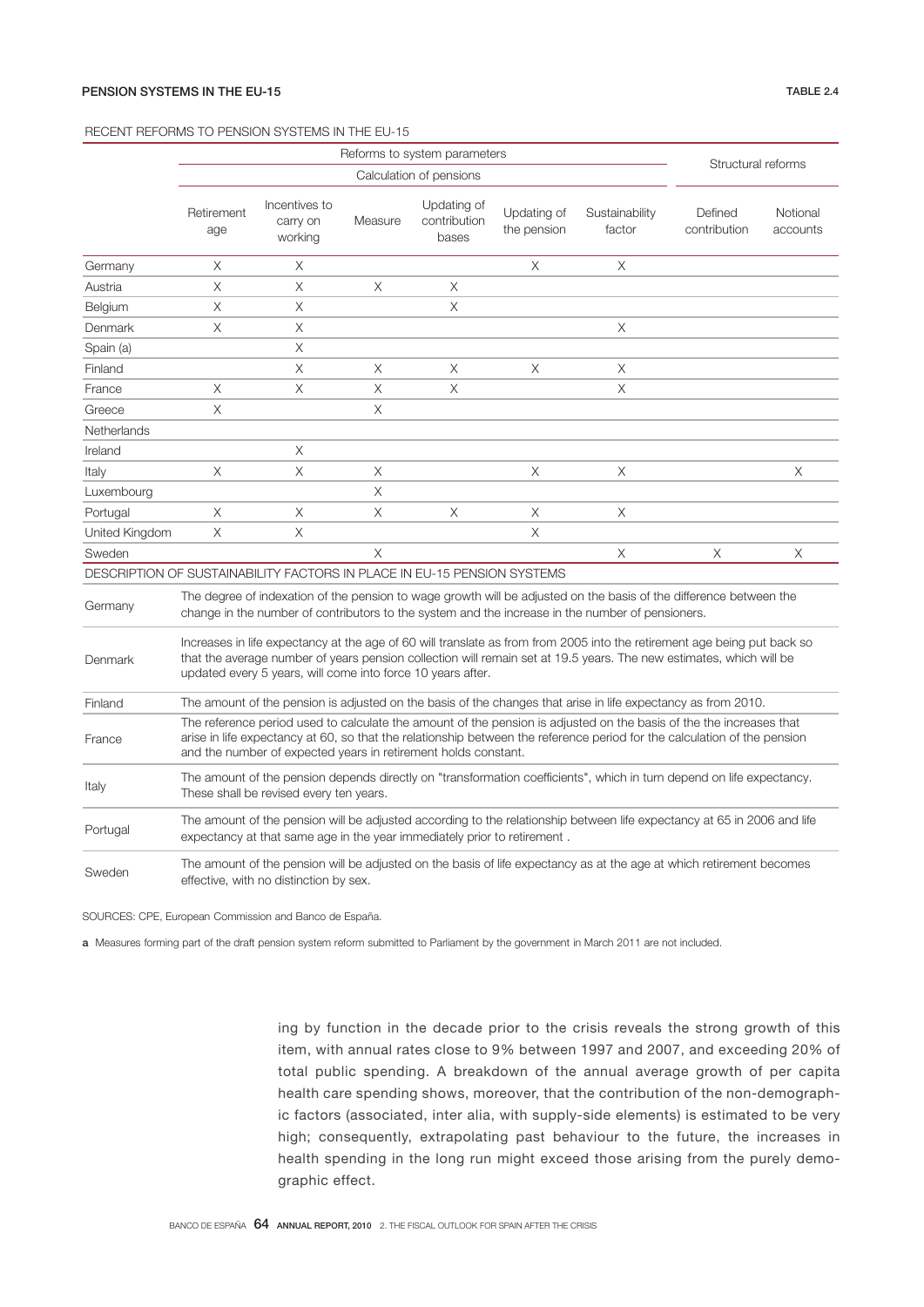## HEALTH CARE SECTOR REGULATION INDICATORS AND ESTIMATE OF THE POTENTIAL IMPACT OF REGULATORY CHANGES ON EFFICIENCY

|                                  |                              | Value of the indicator (a) | Elasticity of changes in regulation |  |
|----------------------------------|------------------------------|----------------------------|-------------------------------------|--|
|                                  | Maximum in the OECD<br>Spain |                            | on efficiency (b)                   |  |
| Price regulation                 | 5.30                         | 5.90                       | 0.011                               |  |
| Control of access to specialists | 6.00                         | 0.00(c)                    | $-0.005$                            |  |
| Control of objectives            | 2.80                         | 5.70                       | 0.009                               |  |
| Price mechanisms                 | 1.30                         | 3.10                       | 0.020                               |  |
| Development of private coverage  | 3.00                         | 6.00                       | 0.003                               |  |

SOURCE: Hernández de Cos and Moral Benito (2011), drawing on OECD data.

a All the indicators range from 0 (minimum) to 6 (maximum).

**b** Obtained using the regression of an estimated level of efficiency for each country on the basis of 20 health care policy indicators considered by the OECD. The table shows only indicators and their estimated elasticity in cases in which this is significant.

c In the case of this indicator, given that estimated elasticity is negative, the value in the table is the minimum, not the maximum, in the OECD countries.

... although gains in efficiency in this sector can be achieved

Public-sector employee compensation should play a key role in the fiscal adiustment...

The improved efficiency of health spending might provide for cost savings by bearing on certain regulatory factors $22$ , including most notably price mechanisms (little used in Spain), the regulation of supplier prices and a degree of competition in the provision of services (see Table 2.5).<sup>23</sup>

In Spain, the general government sector employed somewhat more than 15% of all wageearners in 2009, with total gross wages amounting to close to 20% of economy-wide employee compensation, on average, in the period 1999-2010. in terms of public spending, the significance of this variable is even greater, since it accounts for around 26% of the total. In the ongoing fiscal adjustment, and according to the latest Stability Programme Update, the contribution of the cut in this total gross wage bill between 2009 and 2014 might account for around 30% of the total reduction in the budget deficit.

Employee compensation has played a dual role in other countries' successful consolidation strategies, helping make the adjustment durable and reducing its effect on economic activity in the short term. The interaction between public- and private-sector wages is the main channel through which the cushioning or offsetting of the potential restrictive effect of the containment of public-sector employee compensation on GDP is instrumented. In the case of the Spanish economy, the evidence indicates that the multiplier effect on activity of a reduction in employee compensation is positive even in the short term. $^{24}$  Using this relationship between public- and private-sector wages may be particularly relevant in a context in which the growth of the economy requires significant gains in competitiveness. For this to be possible in the current circumstances, the reform of collective bargaining is vital.

In any event, it should be borne in mind that, when aggregate fiscal adjustment needs are considerable, measures based on restricting public-sector total gross wages face certain limits, given their potential impact on the efficiency and sufficiency of services. In this respect, in terms

<sup>22</sup> These results should be viewed with caution given that they do not always prove robust to the measure of health care spending efficiency used. See P. Hernández de Cos and E. Moral Benito (2011), *Eficiencia y regulación en el gasto sanitario en los países de la OCDE,* mimeo.

<sup>23</sup> Specific recent regulatory decisions by the government attempt to influence the reduction in prices and distribution margins. For example, Ministerial Order SPI/3052/2010 of 26 November 2010, determining sets of drugs and their reference prices, and also regulating specific aspects of the reference price system, and Royal Decree 8/2010 of 20 May 2010, adopting extraordinary measures for the reduction in the budget deficit (Chapter 5, health measures).

<sup>24</sup> See F. De Castro and P. Hernández de Cos (2008), "The economic effects of fiscal policy: the case of Spain", Journal of Macroeconomics, 30, pp.1005-1028.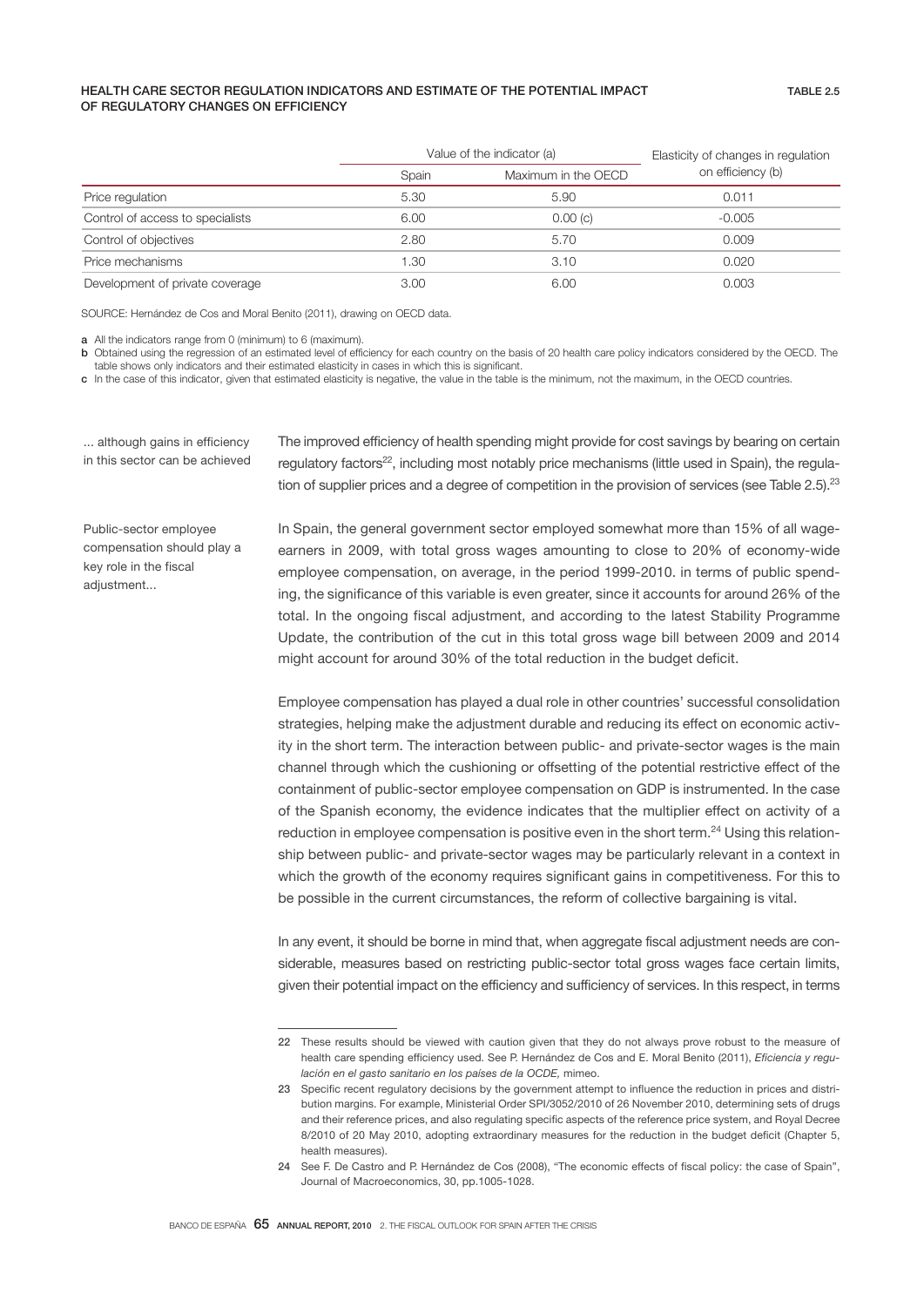## BREAKDOWN OF PUBLIC SPENDING ON ACTIVE EMPLOYMENT POLICIES IN SPAIN AND SELECTED EU COUNTRIES IN 2008



SOURCE: Eurostat.

of restricting public-sector employment, consideration must be given to the fact that, according to the MAP (General Government Ministry), the main weight of public employment in Spain is concentrated in activities that are complementary to the private sector (Justice, Security Forces, general administration) or potentially substitutive of private activity, but which are considered basic public services (education and health, almost 45% of the total).<sup>25</sup> The staff employed in public corporations account for less than 5% of total public-sector employment in Spain.

As regards compensation per employee, the estimates available show there is some leeway for the adjustment, given that significant positive wage differences are observed between compensation per employee in the public sector as opposed to the private sector, even when controlling for individual characteristics.<sup>26</sup> These differences would be chiefly concentrated in the lower-skilled strata.

Turning to public investment, it should be borne in mind that the growth of non-residential public productive capital was close to 4.5% on average between 1994 and 2007, which allowed the gap between Spain and the other euro area countries in terms of the public capital/population ratio to be reduced by more than 20 pp to 85% of the average for the euro area at end-2009. Likewise, the public investment/GDP ratio in 2009 stood at 4.4% of GDP in Spain (2.8% on average in the euro area); accordingly, the weight of this variable could be reduced without harming the necessary process of convergence.<sup>27</sup> The reduction in the European funds that were used in the past to fund a significant portion of this public investment also makes it necessary to rationalise future investment projects to some extent. In this connection, it should be borne in mind that the positive effects of public investment on productivity appeared to arise only from specific components, such as infrastructure, and these may moreover be cut significantly as from certain thresholds.

...as should public transfers and subsidies, whose weight in public spending is high

... while public investment projects should be rationalised...

> The weight of some spending items, in particular other transfers and current payments, capital transfers and subsidies, is high, accounting in 2010 for almost 9% of total public

<sup>25</sup> For a classification of public-sector activities that are substitutive of or complementary to private activities, see R. Fiorito and T. Kollintzas (2004), "Public goods, merit goods, and the relation between private and government consumption", European Economic Review, 48, pp. 1367-1398.

<sup>26</sup> J. I. García-Pérez and J. F. Jimeno (2005), Public sector wage gaps in the Spanish regions, Documentos de Trabajo, no. 0526, Banco de España. See also R. Giordano and D. De Palo (2011), *The public sector pay gap in selected euro area countries,* mimeo, Banca d'Italia.

<sup>27</sup> Moreover, it should be taken into account that much of the investment in infrastructure is by the corporate public sector or funded (at least in part) by the private sector.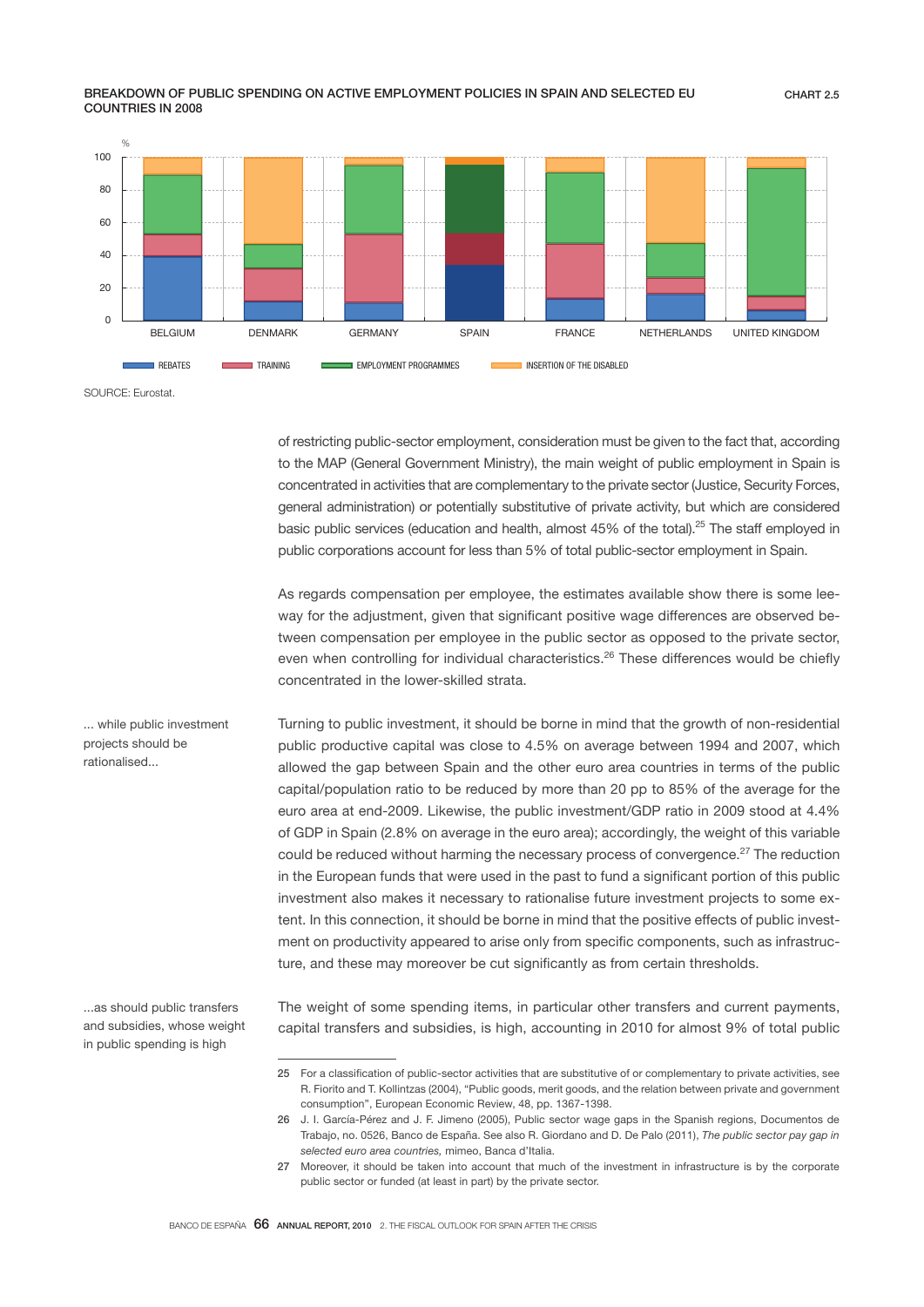## AVERAGE TAX WEDGE ON EMPLOYMENT INCOME (a) CHART 2.6



# AVERAGE TAX WEDGE ON EMPLOYMENT INCOME:

## SOURCE: OECD (2011), *Taxing Wages 2010, OECD Publishing.*



spending and around 4% of GDP. Currently, more than half the subsidies and transfers are aimed at public and private companies, which include most notably infrastructure and transport companies, along with those aimed at promoting employment and at international cooperation. There would therefore be room for rationalisation in this field, on the basis of effectiveness criteria and bearing in mind the potential distortionary effects that this type of transfer generates. In this area, the latest Stability Programme Update considers significant reductions in this type of spending of around 1.8% of GDP in the 2014 horizon.

AVERAGE TAX WEDGE ON EMPLOYMENT INCOME:

Lastly, employment policy should be reorganised, giving greater weight to the so-called "active policies"

The weight of spending on unemployment benefits rose to 3% of GDP in 2010, a significantly higher level than the European average, as a result of Spain's high unemployment rate. Conversely, active employment policies accounted in 2008 for only 0.6% of GDP, below the EU average (see Chart 2.5). This difference is even greater when analysed in terms of spending per unemployed person. The breakdown of spending on active policies shows, moreover, that almost 35% of active policy expenditure in Spain was earmarked for the concession of Social Security rebates (compared with 23% in the EU), while spending on training accounted for only 19% (36% in the EU).

Against a background of high unemployment levels, employment policies should be chiefly aimed at preventing this increase in joblessness from becoming structural. To do this, it should be borne in mind that the available empirical evidence shows that the effectiveness of Social Security rebates is very limited, whereas unemployment benefits have negative effects on unemployment exit rates, lengthening the duration of unemployment and increasing the likelihood of it becoming structural. In this respect, active and passive employment policies should be reorganised and greater control maintained over effective job search by workers. Active policies should reduce the funds currently assigned to rebates, which should be confined to the groups facing most employability difficulties, in line with the reform approved in 2010. Also, these funds should be earmarked to a greater extent for training, with highly specific technical content.<sup>28</sup>

<sup>28</sup> See C. Alonso-Borrego, A. Arellano, J.J. Dolado and J.F. Jimeno (2004), *Eficacia del gasto en algunas políticas activas en el mercado laboral español,* Documento de Trabajo no. 53, Fundación Alternativas, Madrid.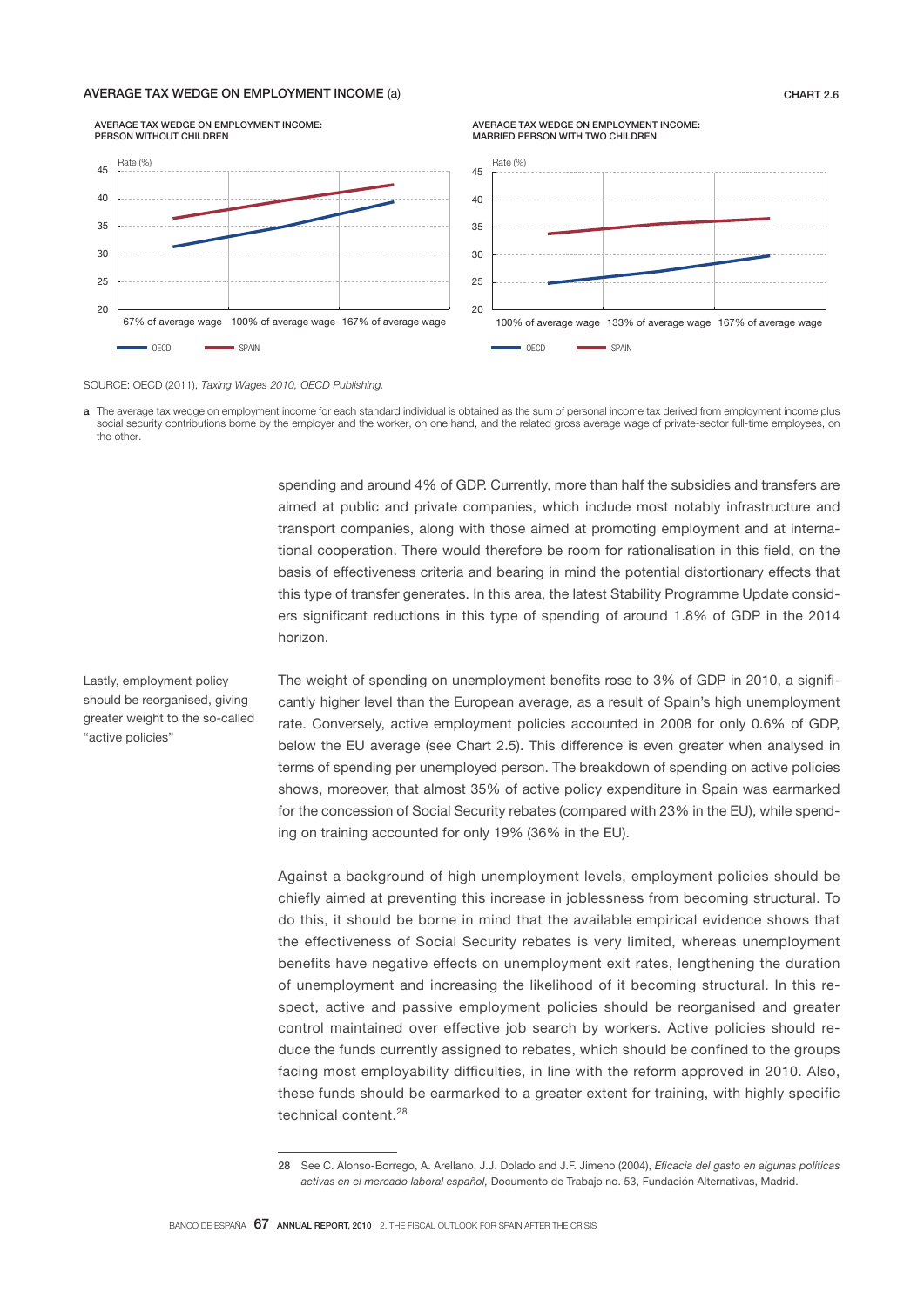## TAX STRUCTURE IN SPAIN AND IN THE EU-15 (a) CHART 2.7 CHART 2.7

í

REVENUE AS A % OF GDP IN 2008



WEIGHTS RELATIVE TO TOTAL TAXES IN 2008



#### TYPOLOGY OF TAXES IN 2008



 $\alpha$ 

IMPLIED RATES ON CAPITAL INCOME IN 2008 (c)

WEIGHTS RELATIVE TO TOTAL TAXES IN 2008



ES IT FR AT DK SE PT GB BE FI GR HO IE DE LU

**FIRMS HOUSEHOLDS** 

IMPLIED RATES ON LABOUR AND CONSUMPTION IN 2008 (b)



SOURCES: *Taxation trends in the European Union -* 2010 Edition (Eurostat)

a The data for Portugal and Greece are for 2006.

b The implied rates on consumption are calculated as the ratio of the sum of revenue from taxes on consumption (VAT, taxes on energy, taxes on tobacco and alcohol, and other taxes on specific consumption) to household final consumption in national territory. The implied rates on labour are calculated as the sum of all direct taxes and social security contributions, paid both by wage-earners and employers, that are levied on employment income, divided by the total compensation of wage-earners who work in national territory.

Rate (%)

c The implied rates on jrms' capital are obtained as the ratio of all tax revenue arising from taxes levied on business income and on capital, on one hand, to the sum of jrms' net operating surplus, interest, dividends and other net property income received, on the other. The implied rates on households' capital are calculated as the ratio of the sum of taxes on households' capital income and the returns on business activities, on one hand, to the sum of imputed income, the net operating surplus and households' and not-for-profit private institutions' mixed income, mixed income of the self-employed, and interest, dividends and other net property income received by households and not-for-profit private institutions.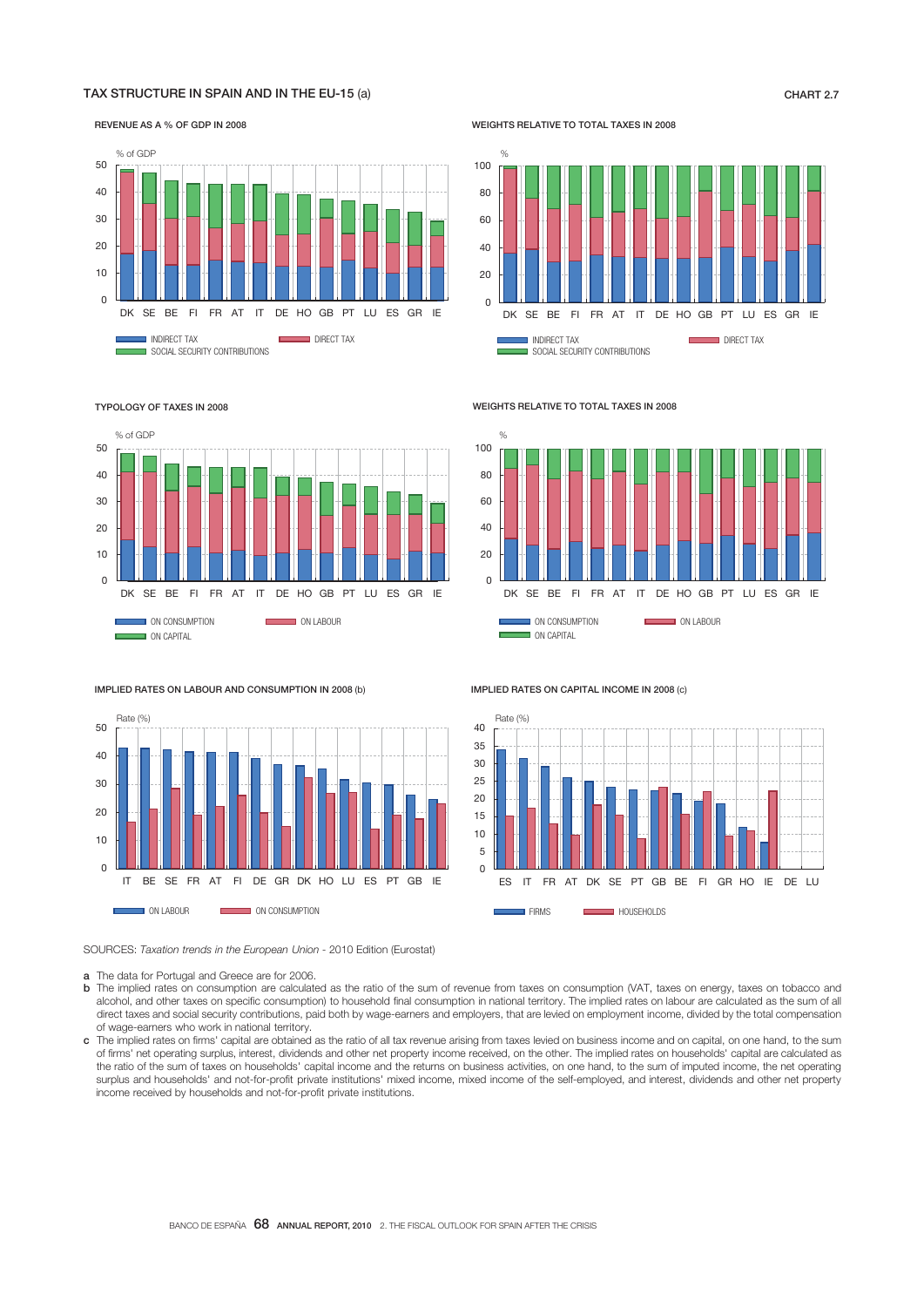## WEIGHT OF FISCAL EXPENSES IN THE MAIN SPANISH TAXES CHART 2.8

FISCAL EXPENSES: PERCENTAGE OF GROSS REVENUE OF EACH TAX (a)



FISCAL EXPENSES



SOURCES: 2010 State Budget (Report on tax benefits) and IGAE (National Audit Office).

a Gross revenue is the sum of actual revenue and of fiscal expenses.

Given the scale of the fiscal adjustment needed, having to introduce tax changes to accompany the foregoing spending cuts cannot be ruled out. Further, it should be taken into account that a significant portion of the fiscal deterioration has been due to the reduction in revenue, which will not foreseeably be reversed in the medium term to pre-crisis levels. These changes should take into consideration the role that the level and structure of taxation play in respect of the economy's potential growth and competitiveness. Nor should it be forgotten that another function of tax systems is to contribute to the redistribution of income among the different agents. The change in the size and composition of public spending programmes should, therefore, be complemented with tax reforms which, along with being compatible with the goals of fairness that should be established, combine an increase in tax-raising capacity with improved efficiency. 4.3 PUBLIC REVENUE

On the revenue side, measures could include increasing indirect taxation and reducing fiscal expenses In keeping with these criteria, when tax increases are necessary, they should be in the form of taxes that have fewer distortionary effects on growth and the allocation of resources. Examples of such taxes are those on real estate and on consumption. Currently, Spain's lower tax pressure relative to other developed countries is due to the lower weight of those taxes considered less distortionary, in particular indirect taxes (see Charts 2.6 and 2.7).